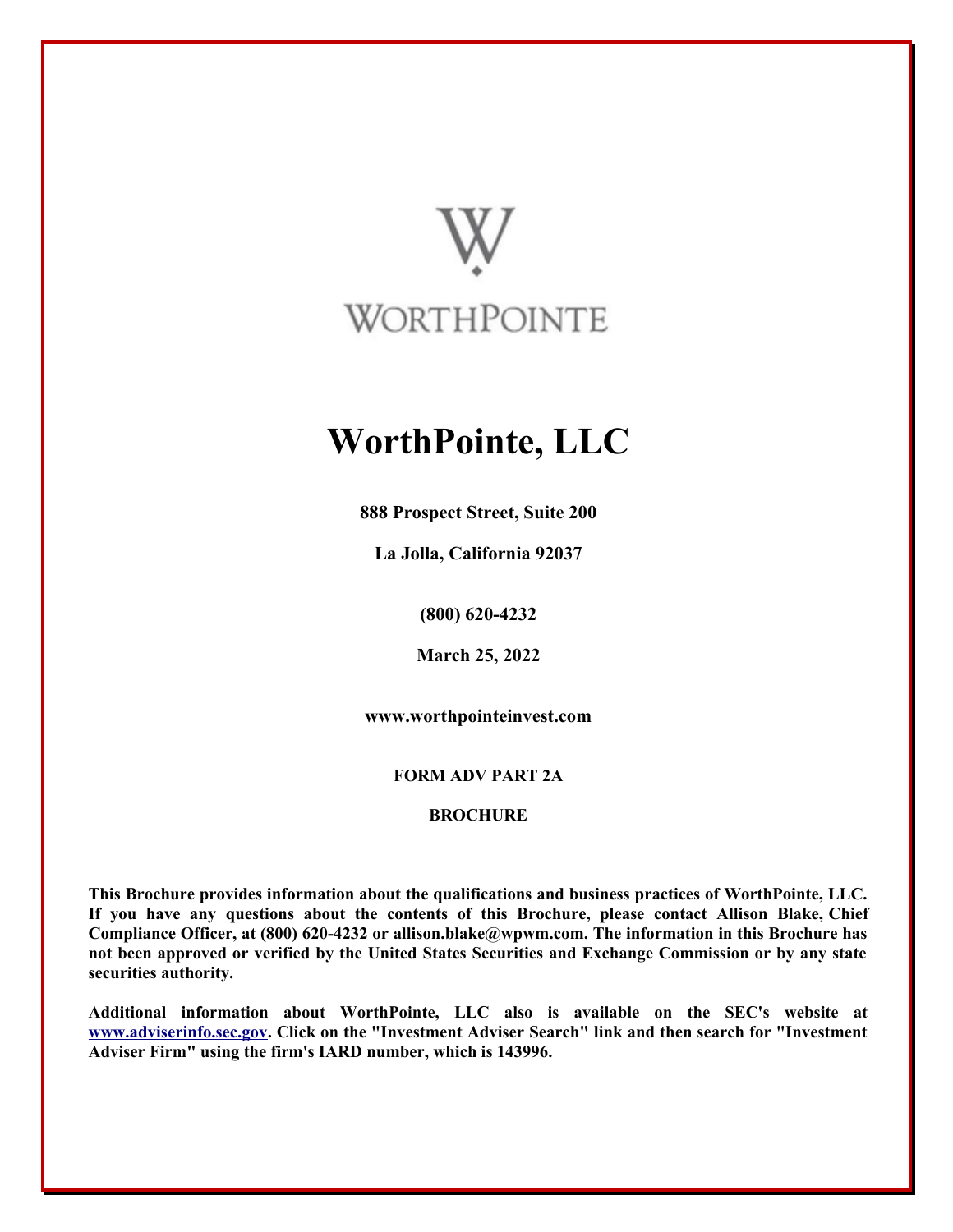# **Item 2 Summary of Material Changes**

This Item 2 discloses material changes that have been made to this Brochure since the last annual update filed March 26, 2021.

- Items 4 and 5 were updated to disclose sub-advisory services and their related fees.
- Items 10 and 14 were updated to disclose an affiliated investment adviser, Constitution Wealth, LLC
- Items 12 and 14 were updated to disclose the addition of Shareholders Service Group, Inc. as another custodian to which WorthPointe may refer clients. These items were also updated to remove disclosure related to soft-dollar benefits. WorthPointe does not have any soft-dollar arrangements. In addition, these Items were updated to remove reference to special benefits received from TD Ameritrade. WorthPointe does not receive any benefits other than those benefits offered to advisors through the TD Ameritrade Institutional program.

We also amended our disclosure brochure to include the following acknowledgement of fiduciary status as required by a recently adopted Department of Labor rule:

• When we provide investment advice to you regarding your retirement plan account or individual retirement account, we are fiduciaries within the meaning of Title I of the Employee Retirement Income Security Act and/or the Internal Revenue Code, as applicable, which are laws governing retirement accounts. The way we make money creates some conflicts with your interests, so we operate under a special rule that requires us to act in your best interest and not put our interest ahead of yours. Under this special rule's provisions, we must i) meet a professional standard of care when making investment recommendations (give prudent advice); ii) never put our financial interests ahead of yours when making recommendations (give loyal advice); iii) avoid misleading statements about conflicts of interest, fees, and investments; iv) follow policies and procedures designed to ensure that we give advice that is in your best interest; v) charge no more than is reasonable for our services; and, vi) give you basic information about conflicts of interest. We benefit financially from the rollover of your assets from a retirement account to an account that we manage or provide investment advice, because the assets increase our assets under management and, in turn, our advisory fees. As a fiduciary, we only recommend a rollover when we believe it is in your best interest.

The above list is a description of the material changes made to our firm's current Disclosure Brochure (Form ADV Part 2A). Clients may request the entire Brochure by contacting their WorthPointe Representative, at the contact information on the Representative's Brochure Supplement previously provided, or our Chief Compliance Officer, Allison Blake, at (800) 620-4232, allison.blake@wpwm.com, to discuss any questions or comments.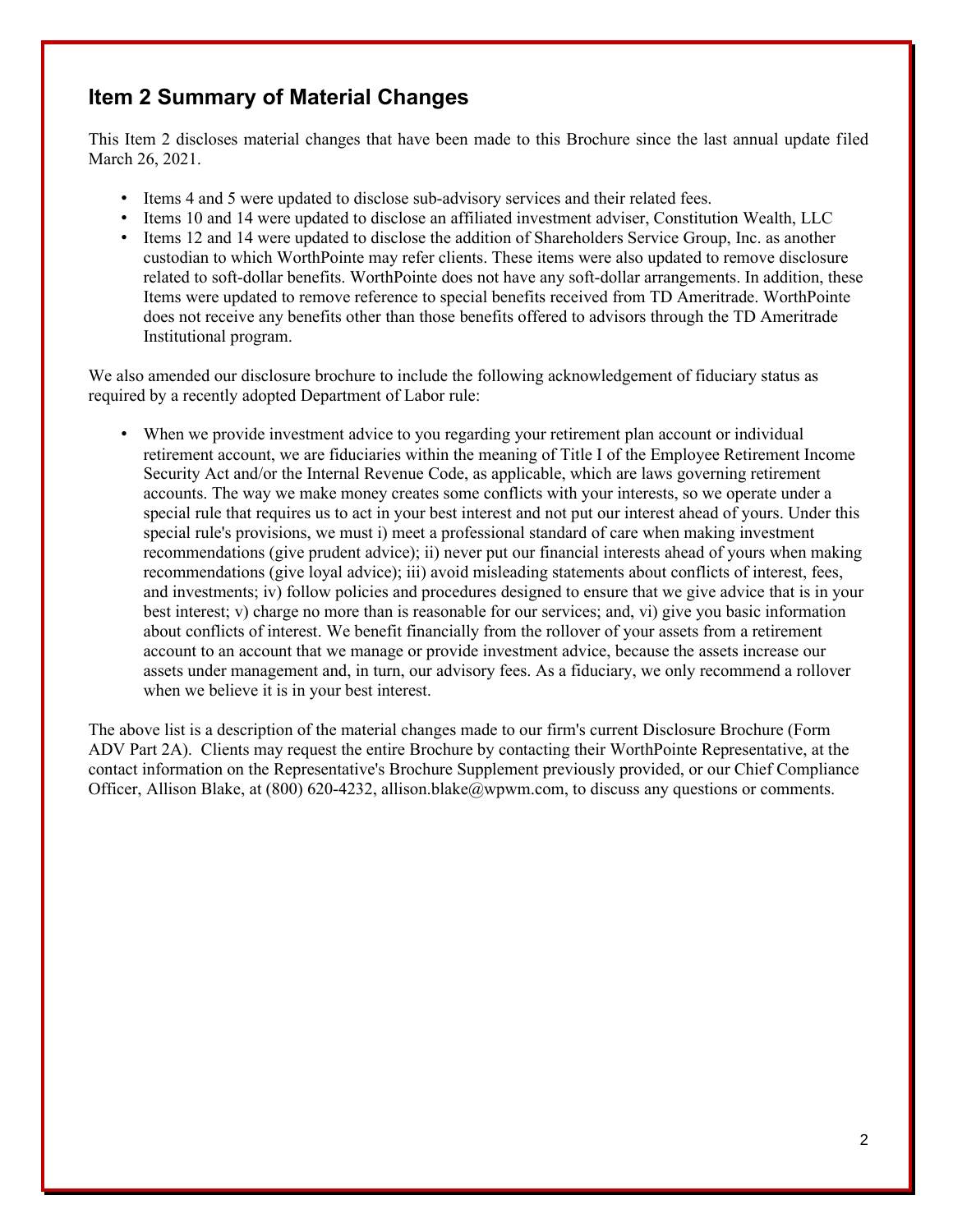# **Item 3 Table of Contents**

| Item 1 Cover Page                                                                             | Page 1  |
|-----------------------------------------------------------------------------------------------|---------|
| Item 2 Summary of Material Changes                                                            | Page 2  |
| Item 3 Table of Contents                                                                      | Page 3  |
| Item 4 Advisory Business                                                                      | Page 4  |
| Item 5 Fees and Compensation                                                                  | Page 9  |
| Item 6 Performance-Based Fees and Side-By-Side Management                                     | Page 17 |
| Item 7 Types of Clients                                                                       | Page 17 |
| Item 8 Methods of Analysis, Investment Strategies and Risk of Loss                            | Page 17 |
| Item 9 Disciplinary Information                                                               | Page 21 |
| Item 10 Other Financial Industry Activities and Affiliations                                  | Page 21 |
| Item 11 Code of Ethics, Participation or Interest in Client Transactions and Personal Trading | Page 22 |
| Item 12 Brokerage Practices                                                                   | Page 24 |
| Item 13 Review of Accounts                                                                    | Page 28 |
| Item 14 Client Referrals and Other Compensation                                               | Page 29 |
| Item 15 Custody                                                                               | Page 31 |
| Item 16 Investment Discretion                                                                 | Page 32 |
| Item 17 Voting Client Securities                                                              | Page 32 |
| Item 18 Financial Information                                                                 | Page 33 |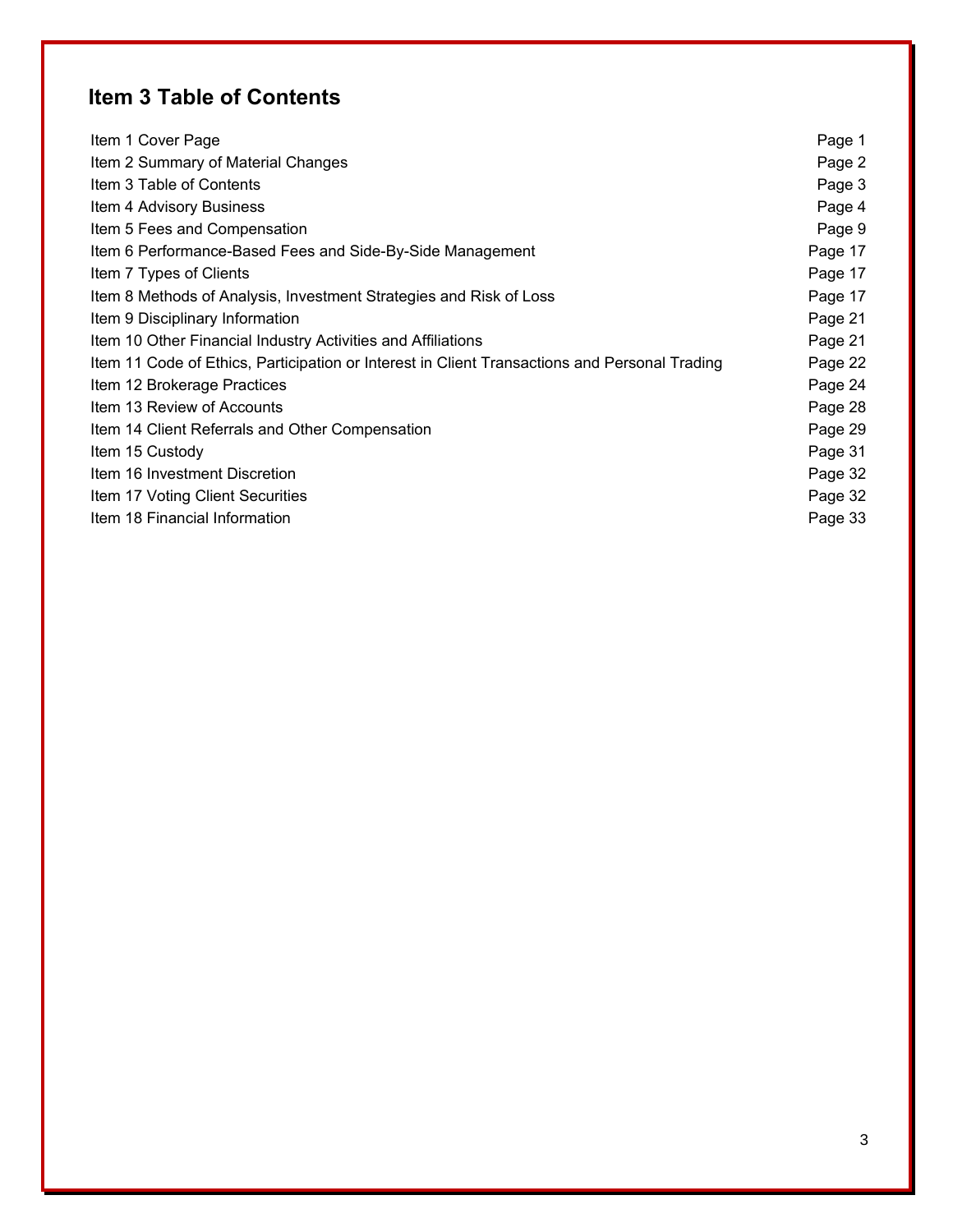### **Item 4 Advisory Business**

# **Our Company**

WorthPointe, LLC ("WorthPointe," "Adviser," or "Firm") is a California limited liability company, principally owned by Worthhold, Inc. and indirectly owned by Christopher P. Van Slyke (through his investment in Worthhold, Inc.). Day-to-day strategic and administrative decision-making for WorthPointe is performed primarily by Mr. Van Slyke. WorthPointe has representatives in several different offices, located in and around La Jolla and Newport Beach, California, Austin and Dallas, Texas, and Jackson, Wyoming.

This Brochure provides important information about WorthPointe, its services and compensation, the costs of its services, and situations where conflicts exist between the interests of its Clients and the interests of the Firm or its investment adviser representatives (each a "Representative"). Clients should pay particular attention to these conflicts of interest because they can affect WorthPointe's or the Representatives' decisions in managing the Client's account, in recommending a custodian or choosing a broker for the account, and in recommending or selecting investments, among other important considerations.

Clients and prospective Clients who have questions about WorthPointe's services, or the fees and expenses they will incur, or about the businesses discussed in this Brochure, or about other matters concerning the services we provide, or our role as the Client's investment adviser should contact their WorthPointe Representative at the email address, telephone number, or street address shown on the Brochure Supplement provided by the Representative. They may also reach our management, including our Chief Compliance Officer, at (800) 620- 4232 or allison.blake@wpwm.com, or at the address shown on the front of this Brochure.

# **WorthPointe Service Programs**

WorthPointe offers a discretionary managed account program, and a range of financial planning and consulting services, which are grouped under the following two service programs:

- WorthPointe Management Program ("WM Program")
- Financial Consulting Service Program

This Brochure does not purport to describe every detail of our Programs. WorthPointe reserves the right, in its sole discretion, to negotiate the terms of Client Advisory Agreements. As a result, Clients are urged to review their individual Advisory Agreement for the specific terms that apply to them.

### **WorthPointe Management Program**

Through the WM Program, WorthPointe offers Clients a fully discretionary managed account solution. The relationship between WorthPointe and the Client begins with the Representative getting to know the Client, and listening to the Client's needs and objectives. During the preliminary discussions, the Representative will obtain information about the Client and the Client's family and financial situation, investment objective, tolerance for risk/volatility, and other pertinent information (all the "Suitability Information").

Based on the Suitability Information, the Representative will assist the Client to identify a suitable allocation of the Client's assets across a variety of asset classes, including, equities, fixed income, and cash. For many Clients, WorthPointe is able to meet their investment needs through one of our core model portfolios. For Clients with more complex investment needs, WorthPointe is able to leverage the review and research of our Investment Committee to broaden a portfolio's exposure to additional asset classes or to increase its weighting within a specific class through greater depth across manager style, industry sector or capitalization, or other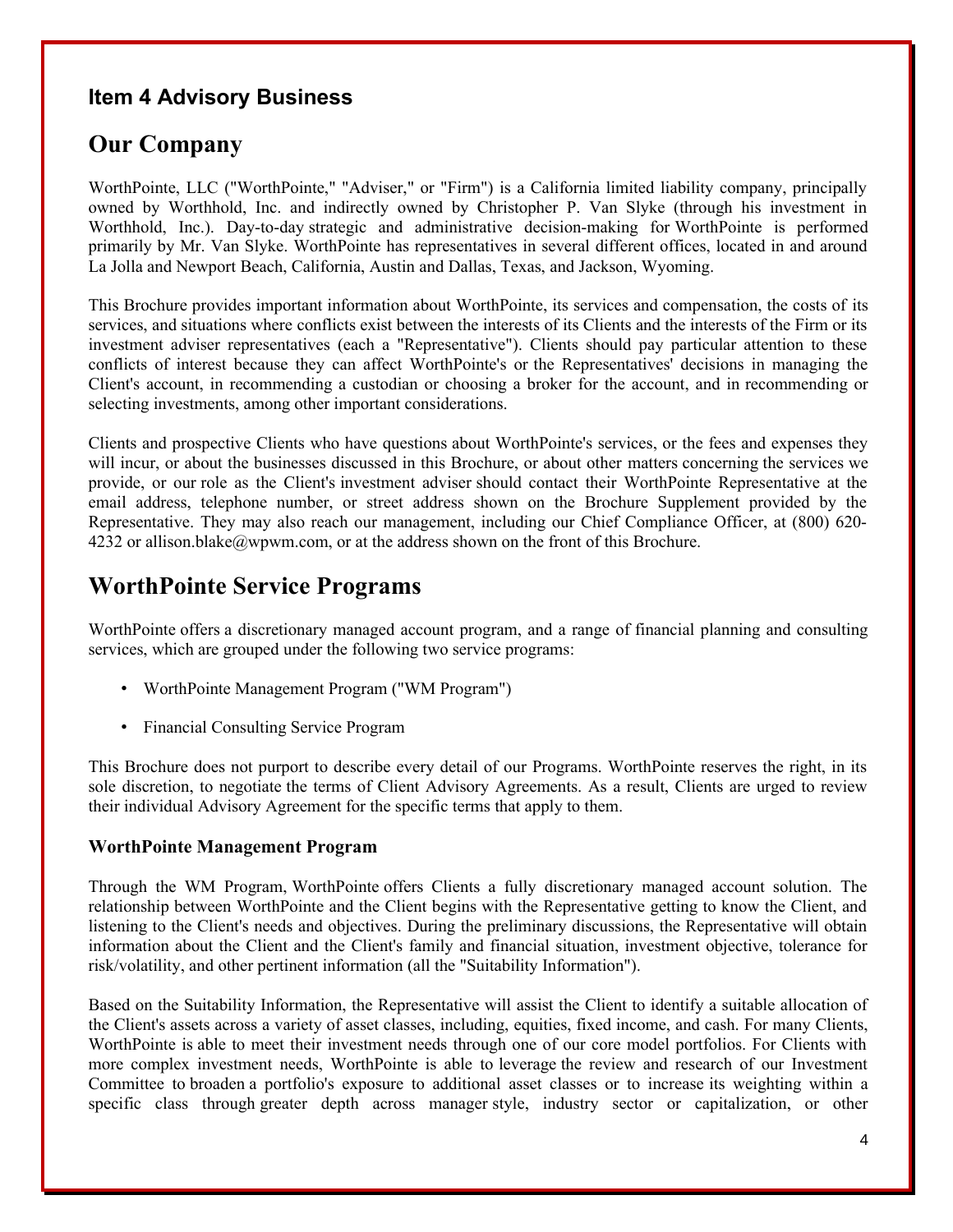characteristics. Through this discovery process, the Representative will assist the Client to identify the WorthPointe model portfolio that reflects the appropriate asset classes, allocated in such proportions most closely aligned with Client's investment objective, target for account risk/volatility, and other key parameters.

WorthPointe will implement the initial model portfolio for Client's account by investing the Client's Assets in a "Portfolio" of carefully chosen and allocated investments selected to reflect the asset classes of the model portfolio. At present, WorthPointe's model portfolios are implemented through a diversified mix of mutual funds advised by Dimensional Fund Advisors LP ("DFA") or other mutual fund families, but may also include other investments appropriate for a Client's portfolio.

### *Custodian*

Clients who wish to participate in the WM Program must maintain the assets to be managed pursuant to this Agreement (including all additions, gains, and income thereto, collectively the "Managed Assets") with a qualified custodian acceptable to WorthPointe, in its sole discretion, to be maintained in accounts (collectively, if more than one, the "Managed Account"), in Client's name. WorthPointe recommends Clients use the custodial and brokerage services of: Charles Schwab & Co., Inc., member FINRA/SIPC, through one or more of its affiliated broker-dealers (collectively referred to as "Schwab"), TD Ameritrade Institutional, a division of TD Ameritrade Inc., member FINRA/SIPC, through one or more of its affiliated broker-dealers (collectively referred to as "TD Ameritrade"), or Shareholder Service Group, Inc. ("SSG"), member FINRA/SIPC. Schwab, TD Ameritrade and SSG are independent broker-dealers not affiliated with WorthPointe. Schwab, TD Ameritrade and SSG are referred to collectively as "Custodian."

### *Account Expectations, Expenses & Taxes*

WorthPointe seeks to control Client investment fees and expenses through its choices of investments, and subject to the needs of prudent portfolio management, the efficient administration and management of all of our clients' Portfolios, and the discretion of our portfolio managers and traders, we endeavor to control transaction costs. Neither WorthPointe nor the Representatives are acting as accountants or tax advisors for Client, and are not providing tax advice; Client must rely on his or her own tax advisors with respect to the tax consequences of transactions involving the Managed Assets.

#### *Discretionary or Non-Discretionary Account*

In the Advisory Agreement, Client will grant WorthPointe full authority and discretion to manage the Managed Account(s) and Managed Assets, without prior consent of, or notice to, Client, and WorthPointe will provide continuous and regular investment management services with respect to the Managed Account(s) and Managed Assets in seeking to achieve the Managed Account's objectives. WorthPointe may elect to change (on either a temporary or permanent basis) the mutual funds or fund families used to implement a Portfolio, and the asset classes and class weightings of a Portfolio, for example. WorthPointe may also change the investment strategy for a particular Portfolio, and may designate a different Portfolio for a Managed Account, without prior notice to, or consent of, the Client.

All Managed Accounts are fully discretionary, unless WorthPointe specifically agrees to accept an account on a non-discretionary basis, which it shall decide in its sole discretion. If WorthPointe agrees to accept an account on a non-discretionary basis, WorthPointe will have an ongoing responsibility to select or make recommendations as to specific securities or other investments the account may purchase or sell, based upon the needs of the Client. Except in the case of non-discretionary accounts to be treated as Advised Accounts (as described below), WorthPointe will be responsible for arranging or effecting the security purchases or sales of non-discretionary accounts. Representative will provide services for such non-discretionary accounts on a periodic basis, as provided in the Advisory Agreement.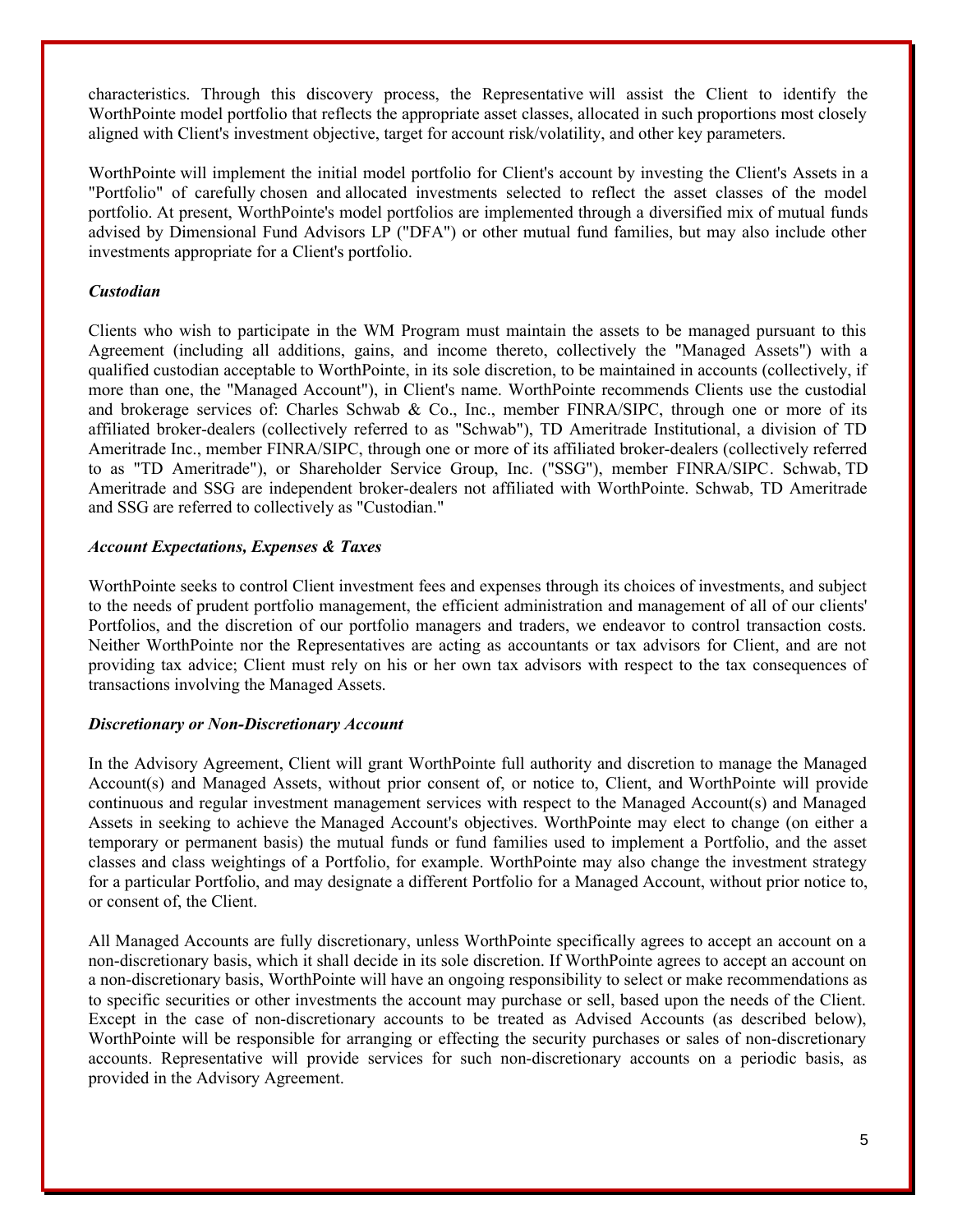From time to time, Client may identify to WorthPointe certain investment accounts (typically, but not exclusively, retirement or employee benefit accounts) with respect to which Client requests WorthPointe's investment advice, but which WorthPointe is not be able to manage on a discretionary basis nor is it able to place trades for the account. Under those circumstances, WorthPointe may, in its discretion, agree to accept such accounts (each an "Advised Account") to provide non-discretionary investment recommendations with respect to the assets (the "Advised Assets") maintained with the plan administrator, trustee, or other qualified custodian of the Advised Account, the terms of which to be negotiated on a Client-by-Client basis, depending on the nature of the Advised Account and Advised Assets, and the frequency of monitoring and recommendations requested by the Client. If Client wishes to implement WorthPointe's ideas or recommendations with respect to Advised Assets, Client will have sole responsibility for placing trades with the appropriate plan administrator, trustee, or other qualified custodian, or their designated broker or other financial intermediary, in order to buy, sell, or exchange investments maintained as Advised Assets.

Clients should be aware that because of the time delays involved in obtaining Client consent for trades in nondiscretionary accounts, WorthPointe's policies provide for it to place orders for discretionary accounts before contacting Clients of non-discretionary accounts for consent and placing orders for these accounts. Although this practice is not expected to affect investments in mutual funds (which should obtain the same daily NAV price), it may materially affect the prices discretionary accounts receive for other types of Portfolio investments. As a result, discretionary accounts may perform materially differently than non-discretionary accounts.

### *Please refer to Item 8 for information about WorthPointe's methods of analysis and investment strategies, the types of investments WorthPointe generally recommends, and the material risks involved with respect to the WM Program. Refer to Item 12 for information regarding brokerage.*

#### *Subadvisers, Third-Party Managers & Third-Party Programs*

In its discretion, WorthPointe is authorized to engage one or more investment managers (each a "Subadviser," also referred to as a "Manager"), which WorthPointe may engage as its subadviser. WorthPointe may delegate the discretionary management of all or part of any Managed Account, based upon the Managed Account's stated investment objective and risk/volatility parameter, without prior consultation with the Client and without the Client's prior consent. In WorthPointe's discretion, it may grant a Manager authority to further delegate such discretionary investment authority to additional Managers. Each such Manager shall have limited power-ofattorney and trading authority over the Managed Assets directed to them for management and shall be authorized to buy, sell, and trade in securities in accordance with the Managed Account's investment objective and risk/volatility parameter as communicated by WorthPointe (or any delegating Manager), and to give instructions in furtherance of such trading authority to any Broker-Dealer and Custodian.

In most arrangements involving Subadvisers, Client will generally not have a direct agreement with the Subadviser. In those cases, advisory fees charged by a Subadviser will be deducted from the Account and paid directly to the Subadviser. However, from time to time, the investment programs of certain Sponsors will require the Subadviser to enter into a subadvisory agreement with WorthPointe, but also require the Subadviser to enter into a direct agreement with the Client. In such cases, the Client will also be required to enter into a separate management agreement with the Subadviser, upon WorthPointe's request.

In addition to the Subadviser arrangements, WorthPointe may also approve from time to time one or more investment program(s) (each a "Third-Party Program") sponsored by a third-party investment firm (each a "Sponsor"), through which the Managed Assets will be allocated to one or more third-party investment managers available through the Third-Party Program (referred to as a "Third-Party Manager," or a "Manager"). In a Third-Party Program, Client's relationship with WorthPointe will be governed by the Advisory Agreement; however, Client's relationship with respect to the Sponsor and each Manager will be governed by and subject to the terms of the separate agreement (the "Third-Party Agreement") between Client, the Sponsor, and in some programs, the Manager(s). Each Manager designated for Client will manage the Managed Assets allocated to the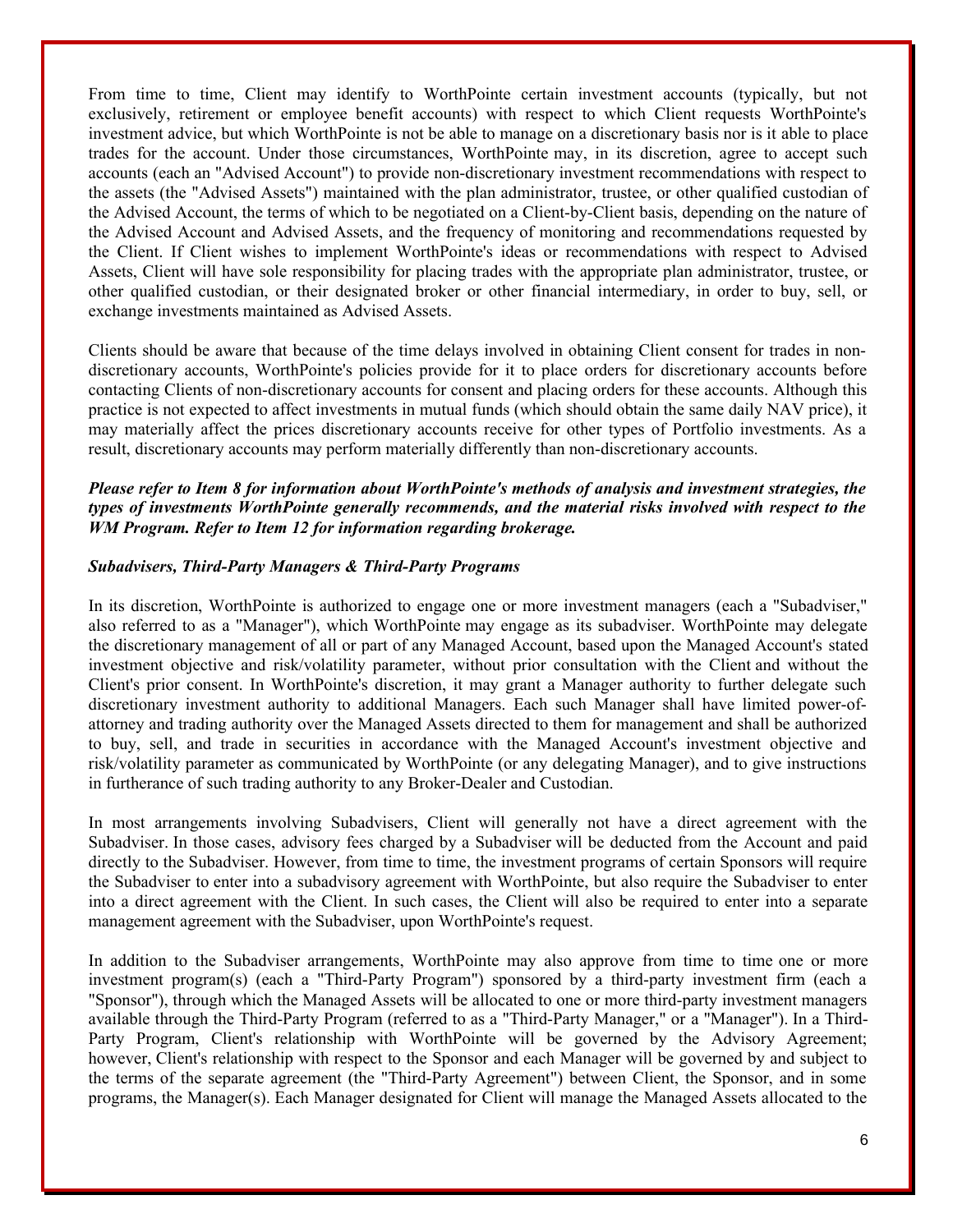Manager, according to the Manager's designated investment portfolio and style. The Client will receive from the Sponsor or Manager the Form ADV Part 2A Brochure of the Sponsor, and the Brochure of each Manager engaged to manage Client's Assets.

#### *Authority Regarding Managers and Programs*

Client will authorize WorthPointe to "hire and fire," add, terminate, replace, and change any Manager, whether as Subadviser or Third-Party Manager, in a subadvisory program, in a Third-Party Program, or otherwise, when, in WorthPointe's sole discretion, it determine's such action is in Client's or any Managed Account's best interest. WorthPointe will review and monitor the Managed Accounts managed by each Manager. For such services WorthPointe shall be paid its Advisory Fee with respect to the Managed Assets managed by each Manager.

Clients interested in a Subadviser or Third-Party Program will receive from the Representative information regarding the available Managers in which the Client is interested, once the Client's needs and objectives have been identified. Client will authorize the Custodian maintaining the Managed Assets managed by a Subadviser or Third-Party Manager to provide account statements and confirmations of transactions (electronically or via internet) to WorthPointe and the Representative, along with an indication that account statements have been sent to the Client, and to permit WorthPointe and the Representative to electronically view and download account information. Client will grant WorthPointe and the Representative unrestricted access to such account information.

### *Sub-Advisory Services to Registered Investment Advisers*

We offer sub-advisory services to an affiliated registered investment adviser (the "Primary Investment Adviser"). As part of these services, we will manage assets delegated to our firm by the Primary Investment Adviser. While we are responsible for the overall management of the assets delegated to our firm, we will not typically communicate investment recommendations or selections directly to the Primary Investment Adviser's individual clients.

*Please refer to Item 8 for information about WorthPointe's methods of analysis and investment strategies, the types of investments WorthPointe generally recommends, and the material risks involved with respect to the Investment Management Program. Refer to Item 12 for information regarding brokerage.*

# Financial Consulting Service Program

Through the Financial Consulting Service Program, WorthPointe provides a range of financial consulting services to address a variety of financial planning and consulting needs, as categorized below:

| <b>Business Planning</b>   | <b>Investment Consulting</b>    |
|----------------------------|---------------------------------|
| Cash Flow Forecasting      | <b>Insurance Needs Analysis</b> |
| <b>Asset Allocation</b>    | <b>Retirement Plan Analysis</b> |
| <b>Retirement Planning</b> | Charitable Giving               |
| <b>Estate Planning</b>     | <b>Risk Management</b>          |
| <b>Financial Reporting</b> | <b>Distribution Planning</b>    |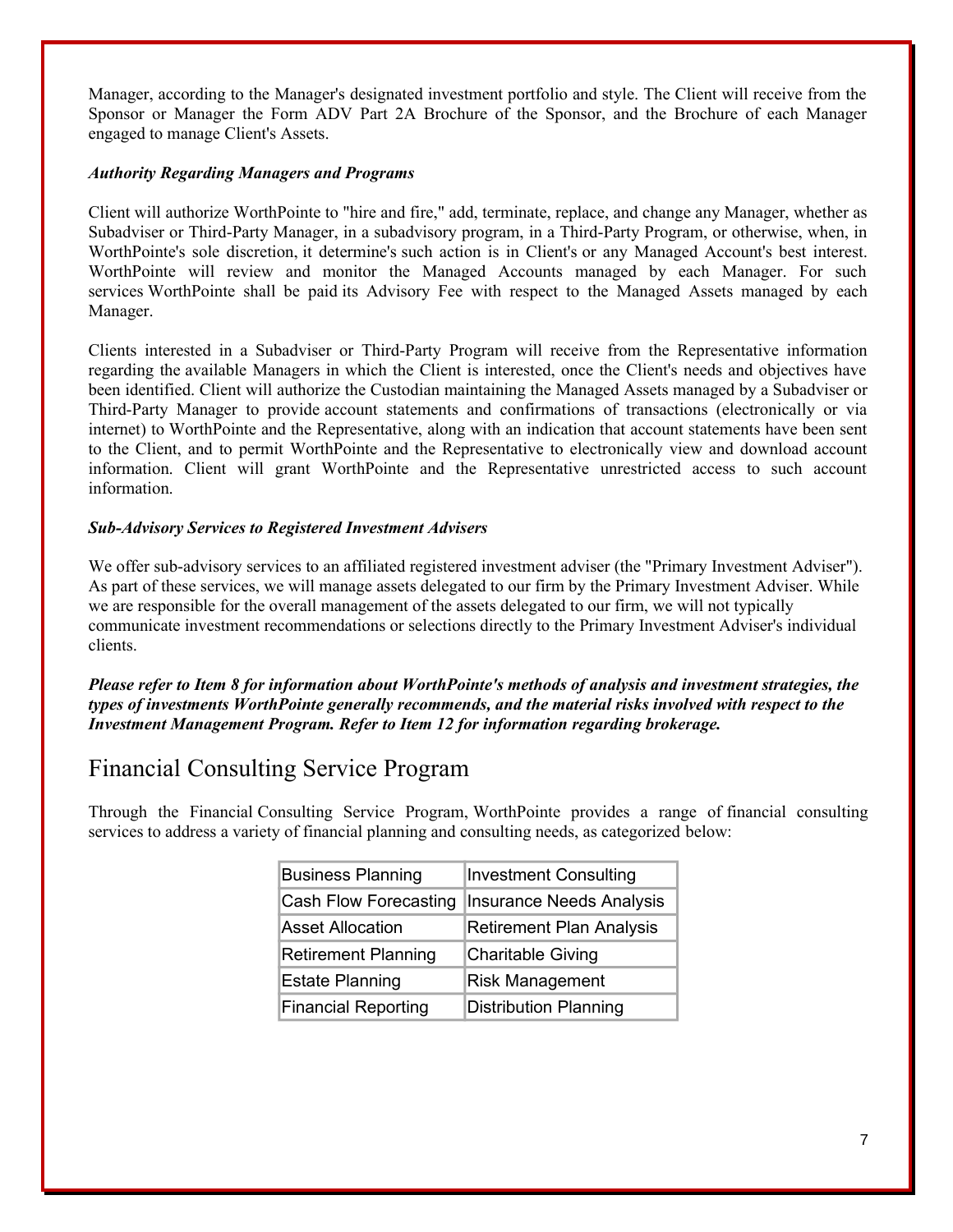Clients interested in these services will enter into a written Advisory Agreement with WorthPointe that describes the specific Financial Consulting Service(s) to be provided, the fees to be charged, and any additional pertinent details, such as whether a written report or plan will be provided, and if so, whether in hard copy or electronic format. A written or electronic report or financial plan will not be provided, unless specifically provided in the Advisory Agreement.

WorthPointe's project or consulting fee will vary depending on the nature, complexity, and scope of the services to be provided, as well as other factors, such as the identity of the Client, potential for new or additional assets or referrals, and other factors subject to our discretion. Advice is based on objectives communicated, either orally or in writing, by the Client or the Client's advisers. Advice may be provided through individual consultations or a written plan document, as agreed between WorthPointe and Client.

Depending on the project or service to be provided, Clients may be asked to provide detailed information about the Client's personal and family situation, estate and retirement plans, trust agreements, wills, investments, insurance, or other information necessary to provide the specific services requested. For specific types of services, based on the information provided by the Client, the Representative will develop recommendations to help the Client towards achieving his or her investment objectives. Please note the Financial Consulting Services are **not** intended to be a "comprehensive financial plan."

# Information Regarding Our Services

### *Reliance on Information from Client, Client's Professionals & Third Parties*

In providing the services through the WM Program and the Financial Consulting Service Program, WorthPointe and the Representative will rely on information from Client, and in certain cases, information from Client's advisers (e.g., attorneys, accountants, etc.), as well as on certain assumptions and estimates regarding a number of important factors, such as Client's financial or tax condition or liabilities, that may or may not turn out to be accurate at any time. This information and assumptions will often include information and subjects such as future market performance and investment returns, anticipated and reasonably foreseeable living and medical expenses, tax laws, interest rates, and other factors.

WorthPointe does not verify information received from Client or from such other professionals, and WorthPointe is expressly authorized to rely on such information. As a result of likely differences between the items assumed and the actual situation at any time in the future, Client's (or Client's successors') financial situation or needs may be materially different than anticipated and Client's financial or investment objectives may not be achieved. Clients are advised that it remains their responsibility to promptly notify WorthPointe of material changes in their financial situation, needs, or investment objectives, to allow for reviewing, re-evaluating, or revising WorthPointe's previous recommendations or services.

### *Changes in Client Circumstances*

Clients are advised that changes in their personal or financial situation, investment objectives, tolerance for risk, investment time horizon, or other Suitability Information may cause a Portfolio or strategy to become no longer suitable. In the event of any material change in Client's personal or financial circumstances, Client should notify WorthPointe, in writing, so that we may assist in identifying another Portfolio, program, strategy or other investments that better meet the Client's needs.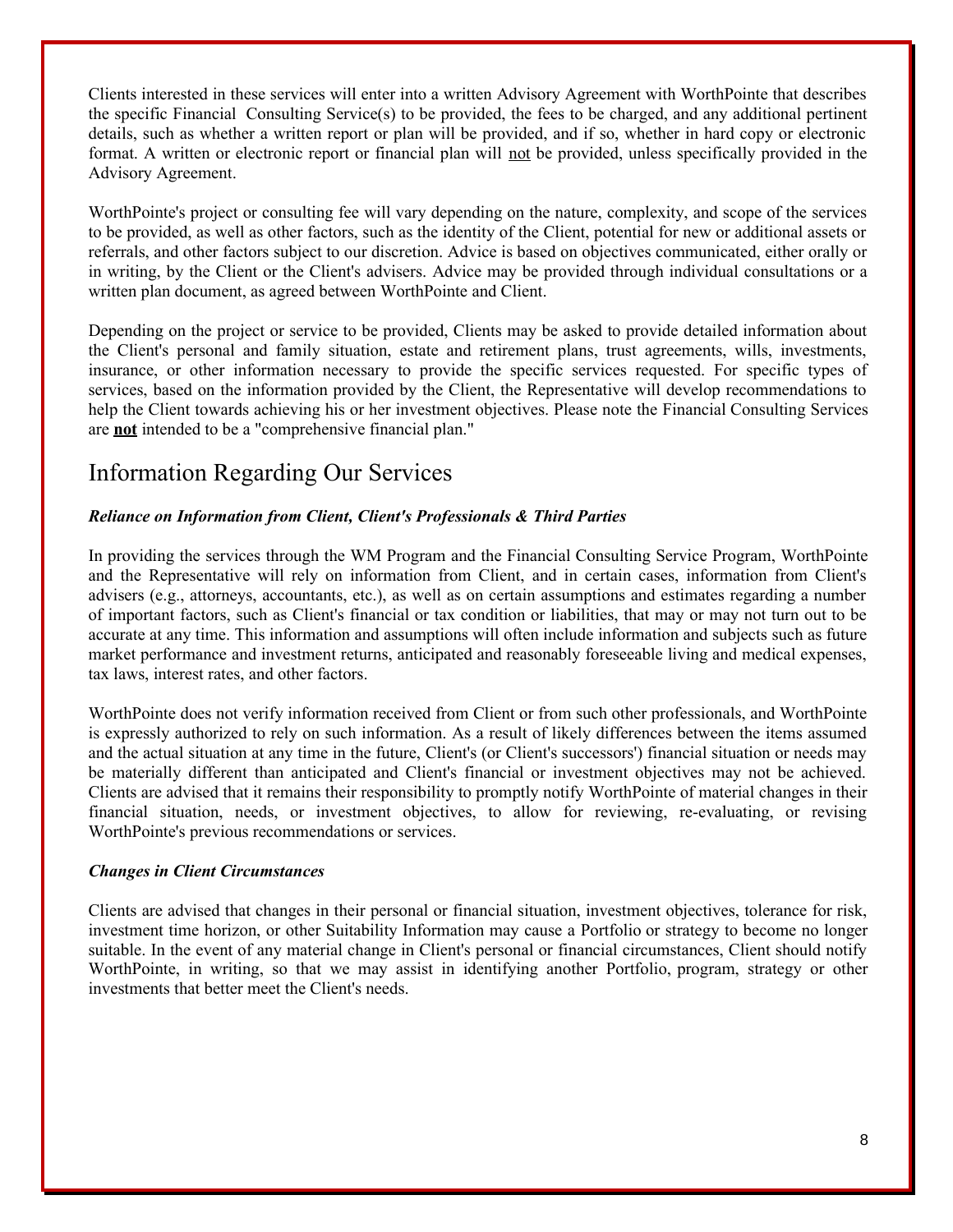### *Management of Account Until We Receive Notice*

Unless and until the Client notifies WorthPointe, in writing, to designate a different Portfolio, for their Account, or notifies WorthPointe of material changes in their Suitability Information, or to impose reasonable restrictions on the investment of their Account, WorthPointe will continue to manage the Managed Account according to the Suitability Information in WorthPointe's records.

### *Rollover Recommendations*

Effective December 20, 2021 (or such later date as the US Department of Labor ("DOL") Field Assistance Bulletin 2018-02 ceases to be in effect), for purposes of complying with the DOL's Prohibited Transaction Exemption 2020-02 ("PTE 2020-02") where applicable, we are providing the following acknowledgment to you. When we provide investment advice to you regarding your retirement plan account or individual retirement account, we are fiduciaries within the meaning of Title I of the Employee Retirement Income Security Act and/or the Internal Revenue Code, as applicable, which are laws governing retirement accounts. The way we make money creates some conflicts with your interests, so we operate under a special rule that requires us to act in your best interest and not put our interest ahead of yours. Under this special rule's provisions, we must:

- Meet a professional standard of care when making investment recommendations (give prudent advice);
- Never put our financial interests ahead of yours when making recommendations (give loyal advice);
- Avoid misleading statements about conflicts of interest, fees, and investments;
- Follow policies and procedures designed to ensure that we give advice that is in your best interest;
- Charge no more than is reasonable for our services; and
- Give you basic information about conflicts of interest.

We benefit financially from the rollover of your assets from a retirement account to an account that we manage or provide investment advice, because the assets increase our assets under management and, in turn, our advisory fees. As a fiduciary, we only recommend a rollover when we believe it is in your best interest.

### Assets under Management

As of December 31, 2021, WorthPointe managed \$816,613,579 of Client assets on a discretionary basis and \$212,427 in Client assets on a non-discretionary basis.

### **Item 5 Fees and Compensation**

Prior to engaging WorthPointe, the Client will be required to enter into a written Advisory Agreement with WorthPointe setting forth the terms and conditions of the engagement and describing the scope of the services to be provided.

### Fees for the WM Program

### *Maximum Advisory Fee Rate*

Pursuant to the Advisory Agreement, Clients shall pay Advisory Fees for the WM Program, which shall be based on the Advisory Fee Rates in the Client's Advisory Agreement. Advisory Fee Rates shall be available in

• an "assets under management" version (the "AUM Clients") for Clients prefer to have their Advisory Fee Rate Schedule determined by their aggregate value of their household assets under management with Adviser through the WM Program; or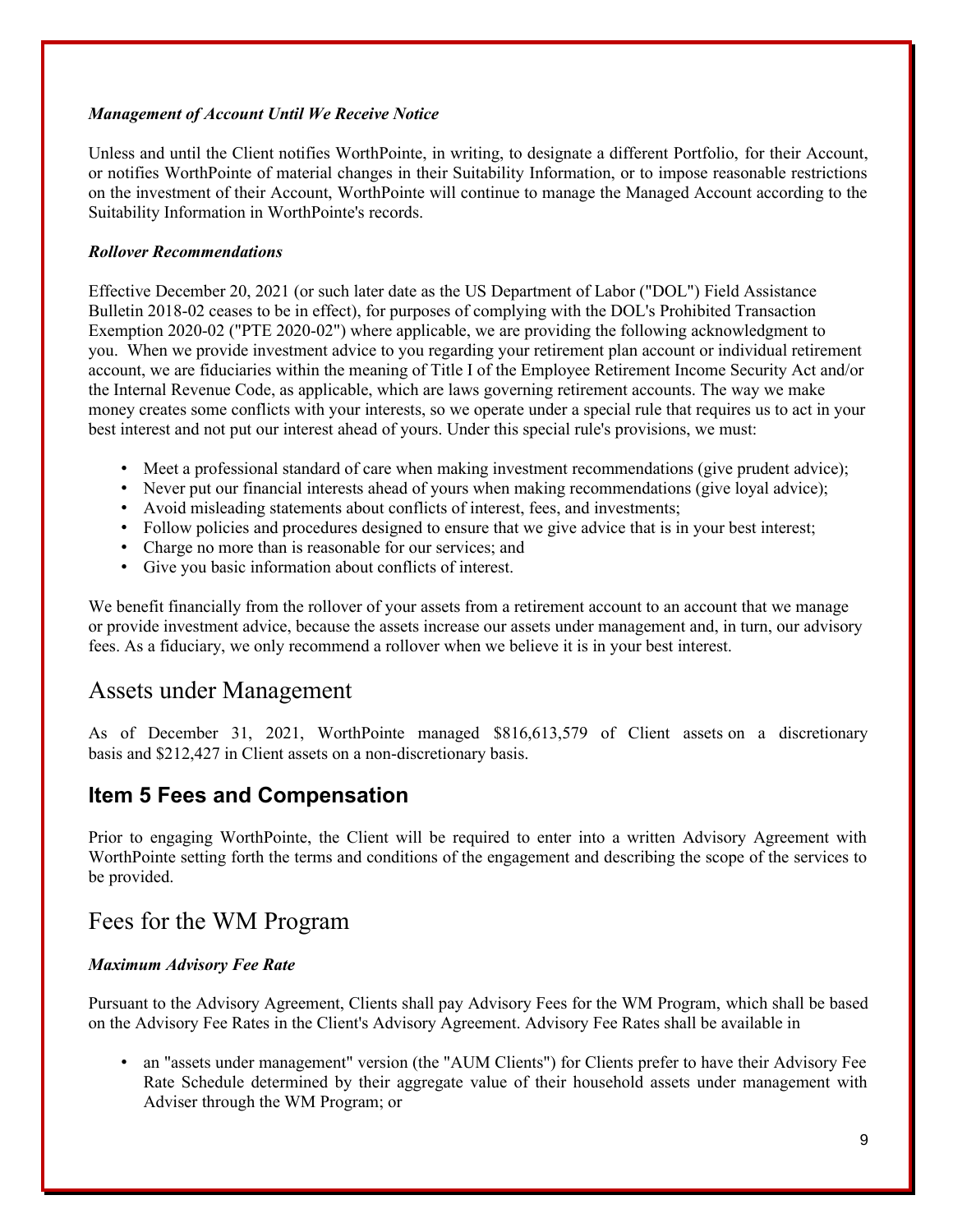• a household net worth-based version ("NW Clients").

For the AUM Clients, the calculation is based on the assets we manage through the WM Program for all Managed Accounts in Client's household, subject to a minimum quarterly fee of \$1,250. For the NW Clients,the fee is based on the household net worth of the Client as reported to WorthPointe by the Client or Client's delegate on an annual basis. The customary maximum Advisory Fee Rate for the AUM Clients is 1.00%, with the exception of those accounts that utilize margin strategies. In those cases, clients may be subject to a maximum fee of 1.30%. For the NW Clients, the maximum fee is an annual Advisory Fee Rate of 0.40%. In addition, clients opting for strategies managed by a third-party advisor may be subject to additional fees assessed by the third-party adviser. Clients should refer to the applicable third-party advisor's disclosure brochure (Form ADV Part 2A) for a complete discussion of fees. WorthPointe does not receive any portion of the fee assessed by the third-party advisor.

Advisory Fees for the WM Program shall be calculated and paid quarterly, in advance, based upon the closing market value of the Managed Accounts on the last day of the previous calendar quarter; provided, for the initial calendar quarter, the Advisory Fees are based on the amount deposited into the Managed Account during the first calendar quarter after the date of the Advisory Agreement. No portion of the Advisory Fees shall be based on capital gains or capital appreciation of the Managed Accounts.

Fees are calculated on a per account basis unless accounts are designated as part of a household, as WorthPointe determines in its sole discretion. Advisory Fees may be calculated on the basis of the actual number of days in a calendar quarter or on the basis of 4 even calendar quarters, as WorthPointe elect to apply on a consistent basis.

# Additional Fees & Expenses

The Advisory Fees are separate from a number of other expenses Managed Accounts will incur, including:

- Brokerage and Investment Expenses
- Investment Company Expenses
- Custodial Expenses
- Brokerage and Investment Expenses
- Third-party Advisor Fees (if applicable)

### *Brokerage and Investment Expenses*

As used in this Brochure, the term "Brokerage and Investment Expenses" refers to the following:

- commissions, ticket charges, and other fees charged by brokers (including the Custodians) who execute securities transactions for the Managed Account on an agency basis;
- mark-ups, mark-downs, or other spreads included in the amount charged by or paid to a dealer for securities bought or sold on a principal basis, and underwriting fees, dealer concessions, or related compensation in connection with securities acquired in underwritten offerings;
- odd lot differentials, transfer or other taxes, floor brokerage fees, exchange fees, service and handling fees, electronic fund or wire transfer fees, costs of exchanging currencies, and postage and delivery expenses; and
- costs of cash management services (including for "sweep" arrangements of idle cash into bank deposit accounts or money market mutual fund accounts), and direct and indirect fees for other financial or investment services provided by brokers or custodians.
- WorthPointe does not receive any of the Brokerage and Investment Expenses. Please refer to Item 12 for additional information about our brokerage practices and costs.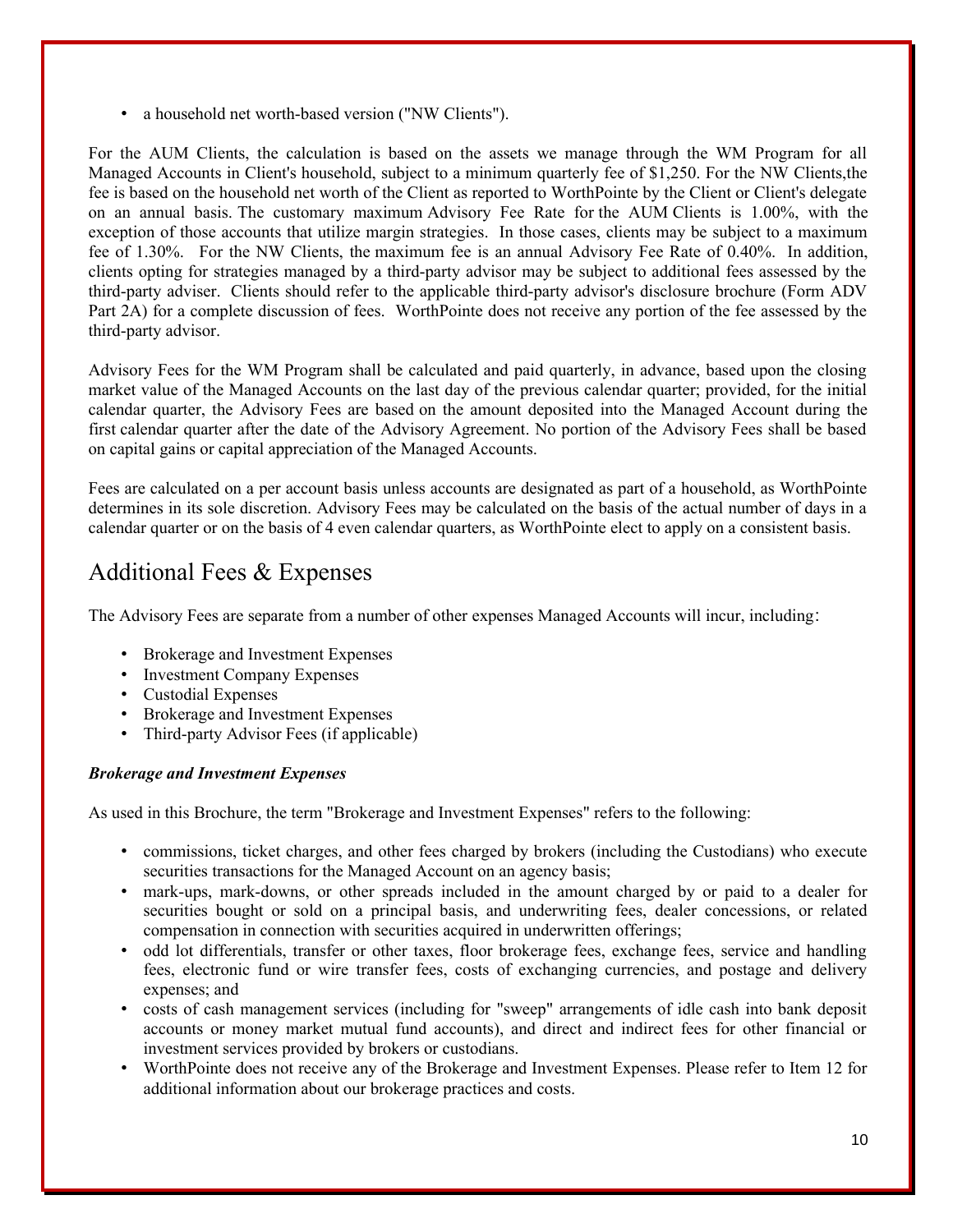### *Investment Company Expenses*

As used in this Brochure, the term "Investment Company Expenses" refers to the following:

- Mutual funds, money market funds, ETF's, variable annuities, and UIT's (all referred to as a "fund") deduct from their assets the internal management fees, operating costs, and investment expenses they incur to operate the fund, and the administrative and mortality costs of the variable annuity. These internal expenses also include record keeping fees, and transfer and sub-transfer agent fees, among others. All of these represent indirect expenses that are charged to the fund's shareholders.
- Frequently, these internal expenses also include "Distribution Fees." These amounts are deducted from the fund's assets to compensate brokers who sell fund shares, as well as to pay for advertising, printing and mailing prospectuses to new investors, and printing and mailing sales literature. Mutual fund internal expenses also commonly include "Shareholder Service Fees" which are amounts deducted from the fund's assets to pay the costs of responding to investor inquiries and providing investors with information about their accounts.
- Distribution Fees and Shareholder Service Fees are referred to collectively as "12b-1 Fees," named after the SEC rule that adopted them. The 12b-1 Fees are calculated for each class of shares of a fund, and are calculated as a percentage of the total assets attributable to the share class. The 12b-1 Fees and other ongoing expenses are described in the fund's prospectus Fee Table. These fees will vary from fund to fund and for different share classes of the same fund. You can use prospectus Fee Tables to help compare the annual expenses of different funds.
- Mutual funds may also impose an early redemption fee if shares are redeemed within a short time period, usually within 30, 60 or 90 days from the date of purchase. The redemption fee is generally one percent. WorthPointe does not receive any of the Investment Company Expenses for investments in a Managed Account.

### *Custodial Expenses*

As used in this Brochure, the term "Custodial Expenses" refers to the cost of services provided by their Custodian for:

- arranging for the receipt and delivery of securities that are purchased, sold, borrowed or loaned for the Managed Account;
- making and receiving payments with respect to Managed Account transactions and securities;
- maintaining custody of Managed Account securities; and
- maintaining custody of cash, receiving dividends, and processing exchanges, distributions, and rights accruing to the Client's account.
- The Custodian may be compensated through commissions or other transaction-based fees for securities transactions executed through the Custodian (or its affiliates) or by asset-based fees for investments settled into the Custodian's accounts, or both. The specific fees and terms of each Custodian's services are described in the Client's separate custodial agreement. Refer to the following discussion regarding Transaction-Based Pricing and Asset-Based Pricing Arrangements.

Refer to Item 12 for more information regarding brokerage services provided by the Custodians.

# Fees for Subadvisers, Third-Party Managers & Third-Party Programs

In addition to the Advisory Fee, payable to us, if any portion of the Managed Account assets are managed by a Manager, whether as subadviser or as a Third-Party Manager, Client agrees to pay, in addition to our Advisory Fee with respect to such assets, the management fees, platform fees, and other fees and expenses imposed by the Manager(s) (whether as Subadviser or Third-Party Manager) or the Third-Party Program (collectively referred to as the "Third-Party Program Fees").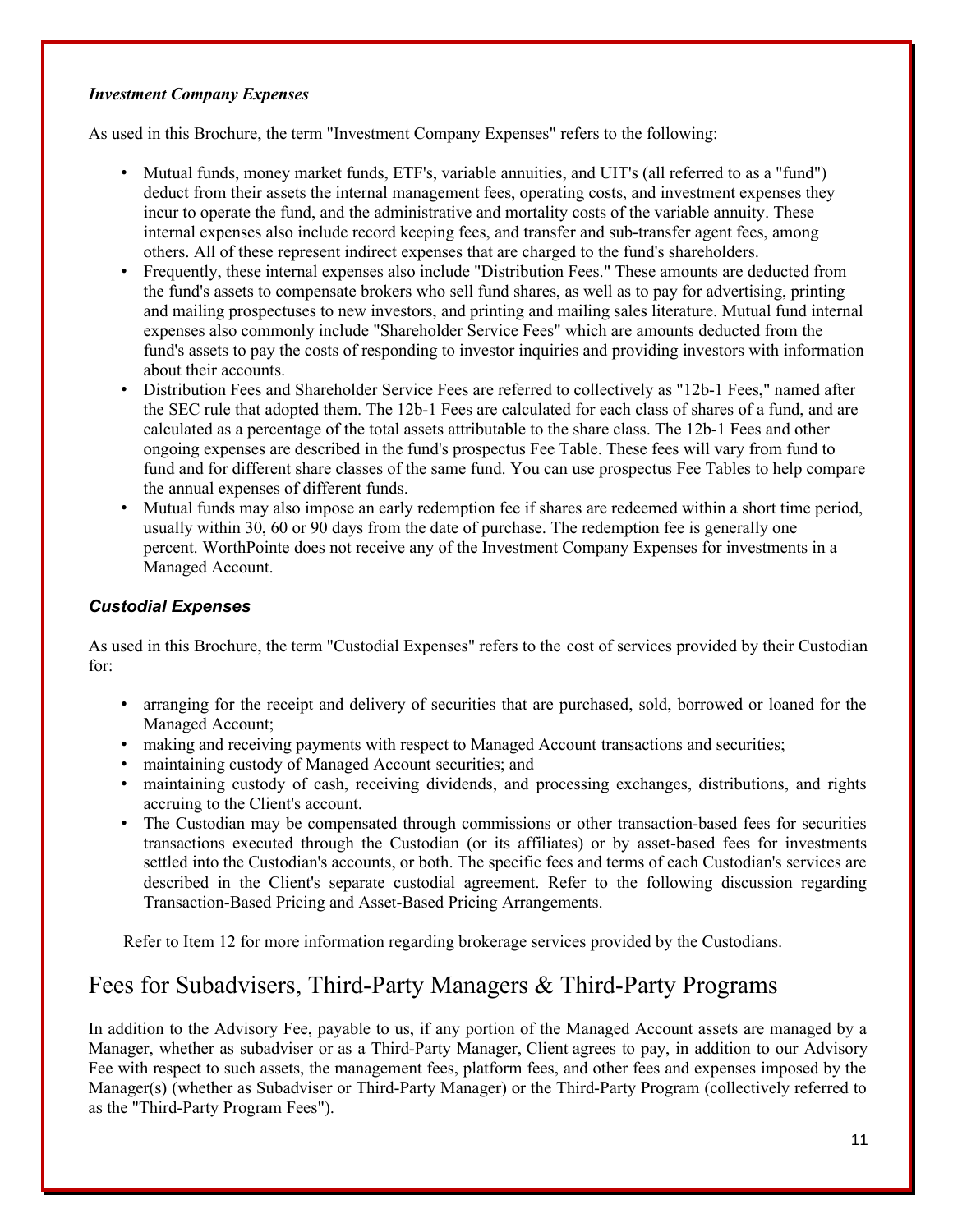Clients may also incur indirect expenses, such as investment or brokerage costs, investment expenses, custodial fees, brokerage commissions, transaction fees, indirect charges imposed by a mutual fund or exchange traded fund on investors (e.g., fund management fees and other fund expenses), odd-lot differentials, transfer taxes, wire transfer and electronic fund fees, and other fees and taxes on brokerage accounts and securities transactions. The amount of the Subadviser's Fee, or Third-Party Program Fee will vary with the specific Manager or Third-Party Program; provided, the Maximum Third-Party Program Fee Rate is 2.95% expressed as an annual percentage, but calculated and payable quarterly in advance, unless WorthPointe notifies the Client in advance to permit the Client to evaluate whether to incur higher amounts.

#### *Changes in Fee Calculation and Billing Procedures*

Clients should be aware that a Subadviser, Third-Party Manager or Sponsor (or their related party) may act as collection agent for our Advisory Fees and Platform Fees, and may instruct any Custodian to debit our fees from a Managed Account or Third-Party Managed Account. Clients agree that our fee calculation methods, billing periods and assumptions, and valuation procedures may change to be consistent with the fee calculation methods, billing periods and assumptions, and valuation procedures (average daily value versus value as of fixed valuation date) used by such Managers, Sponsor, or other parties. Consequently, in our discretion, we may change the fee calculation methods, billing periods and assumptions, and valuation procedures for calculating Advisory Fees and Platform Fees from those described above or in the Client's Advisory Agreement, as we determine appropriate so that they reasonably reflect the procedures used by such Subadviser, Third-Party Manager or Sponsor. However, such changes will not cause the Advisory Fee Rate or Third-Party Program Fee Rate to exceed the maximums stated above, unless we provide Client with at least 30 days' prior notice of such changes.

### *Minimum Account Sizes & Minimum Fees*

Sponsors or Managers may impose minimum account sizes which may range up to \$250,000 (or higher) depending on type of portfolio. Each Manager and Third-Party Program may impose a minimum annual management fees per account, subject to negotiation. Clients receiving services from more than one Manager or participating in more than one Third-Party Program may be subject to a prorated minimum fee for each Third-Party Program, determined quarterly based on the proportion of the Client's total Third-Party Program Assets in each Program.

Additionally, some Sponsors impose a minimum platform fee of up to \$150 per account. For certain Managers, the minimum annual Platform Fee may be higher. The Client will be advised of any higher minimum Platform Fee. Annual minimum fees are expressed as annual amounts, but are determined and assessed based on the quarterly Third-Party Program Asset values used in determining Advisory Fees. For example, if an account has a \$2500 minimum annual Advisory Fee, it will be assessed a minimum fee of approximately \$625 every quarter. Therefore, if a Client has large asset inflows or outflows during the year, depending on the timing of such transactions, it is possible for the account to be assessed a minimum fee for a particular quarter even if the account's average balance for the entire year is above the minimum asset value threshold.

### *Additional Fees and Expenses*

Clients should be aware that they will incur other types of costs in connection with Managers or Third-Party Programs, which are in addition to the Advisory Fees and Platform Fees owed to WorthPointe. For example, the Client will incur the Additional Fees and Expenses, as described Item 5, which include Brokerage and Investment Expenses, Investment Company Expenses, and Custodial Expenses. These will be explained in the disclosure documents from each Manager or Sponsor of Third-Party Program the Client selects. WorthPointe will not be able to manage the Additional Fees and Expenses incurred by Third-Party Managed Accounts because such fees and expenses are controlled by the Managers; additionally, the amounts paid by a Third-Party Managed Account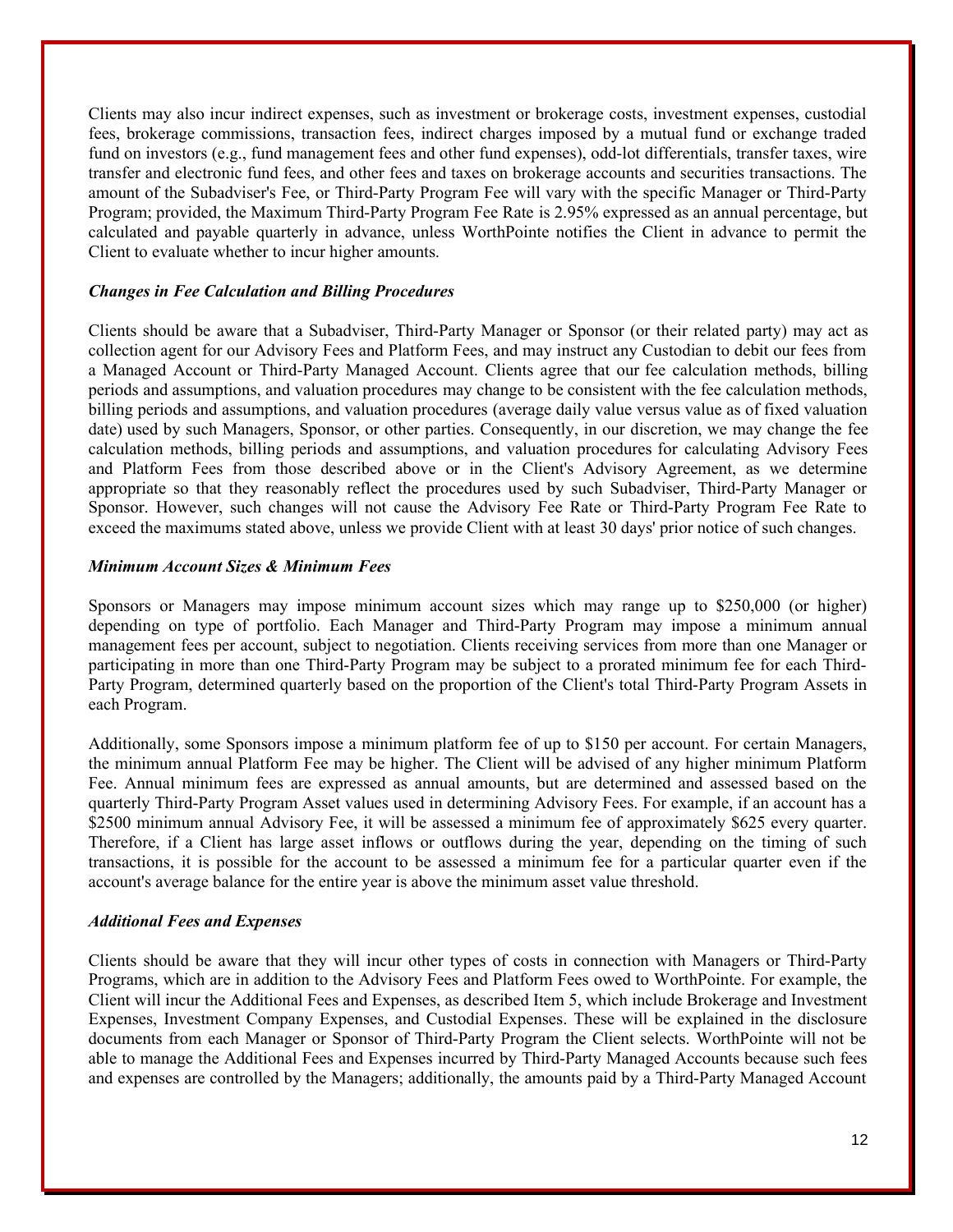for Additional Fees and Expenses are not controlled by a Client's Asset-Based Pricing or Transaction-Based Pricing arrangements, but are controlled solely by the separate agreements with respect to the Third-Party Program.

# Fees for Sub-Advisory Services

Fees and payment arrangements for sub-advisory services are negotiable and will vary on a case-by-case basis. Specific fees and payment arrangements will be specified in a sub-advisory agreement signed between WorthPointe and the Primary Investment Adviser.

# Fees for Financial Consulting Services

For Financial Consulting Services, WorthPointe generally charges a negotiable hourly or fixed fee, typically ranging from \$100 to \$400 on an hourly basis and up to \$5,000 (or more) on a fixed fee basis, depending on the scope and complexity of the engagement and the professional providing the underlying services. The specific fee arrangement will be described in the client's Advisory Agreement, and if an hourly arrangement, the agreement will include the hourly rate and an estimate of the total fee. Client will pay a deposit of half of the fee at the signing of the Advisory Agreement with the balance of the actual fee payable upon completion of the agreed services, as described in the client's Advisory Agreement.

Depending on the nature and scope of the services to be provided, services are typically completed between 30 and 120 days, provided the client promptly provides all information needed to complete the services. Financial Planning Services terminate upon completion of the services described in the Financial Planning Agreement; provided, either party may terminate the Agreement at any time.

Depending on the arrangement, if the client engages WorthPointe for additional advisory services, WorthPointe may offset all or a portion of its fees for those services based upon the amount paid for the Financial Planning or Consulting Services.

# General Information Regarding Fees

### *Risk of Liquidations to Pay Fees*

The Custodian will be authorized to deduct the Advisory Fees directly from the Client's account, without notice to the Client. If sufficient cash is not available in the account to pay the Advisory Fees when due, the Custodian will liquidate securities selected by the Custodian or us without prior notice to the Client. If mutual funds (or variable annuity subaccounts) are liquidated, the Client may be charged a contingent deferred sales charge, a redemption or surrender fee, or a fee to discourage short-term trading of fund shares. If the liquidated securities have declined in value, the Client will realize a loss and lose the opportunity for future appreciation of the securities.

### *Deduction of Fees from Custodial Account*

The Advisory Agreement authorizes and directs the Custodian to deduct the Advisory Fees directly from the Managed Account upon receipt of our instructions. We require clients to authorize the Custodian to deduct the Advisory Fees from the Managed Account and pay us directly. Clients are not generally permitted to choose to have Advisory Fees billed directly to them for payment in lieu of billing the Custodian; however, this term may be negotiable in our sole discretion. The amount of the Advisory Fee deducted by the Custodian will be reflected on the Custodian's regular statements to the client.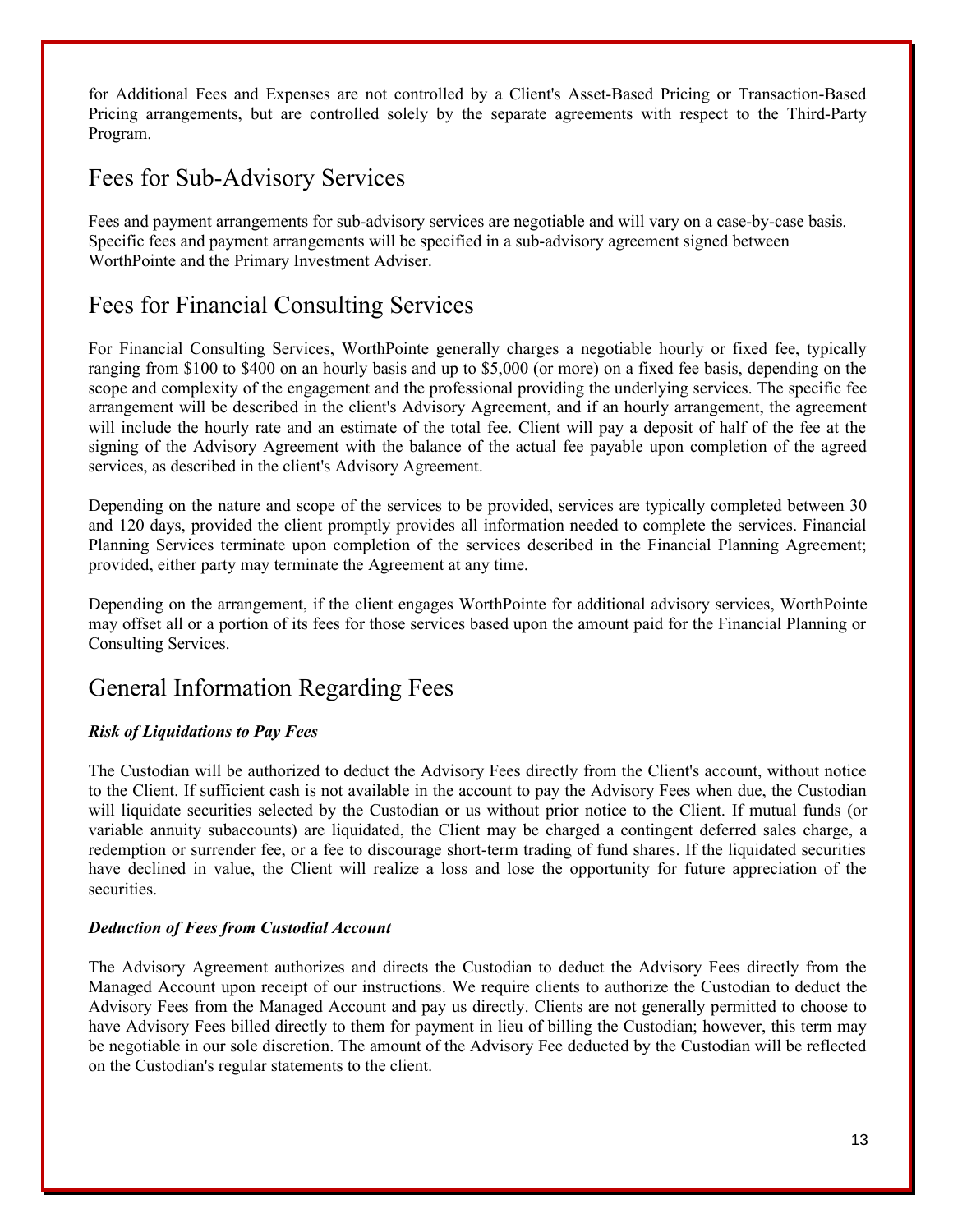#### *Fair Valuation of Assets*

Typically, the value of the Managed Account and Program Assets will be based on the value reported by the Custodian on its statements (or its internal electronic system). In the event a Custodian does not value the Managed Account or any asset, or we determine a Custodian's value of the Managed Account or an asset is materially inaccurate, the Managed Account or such asset shall be valued by us in good faith to reflect its fair value. Money market accounts and bank accounts, if any, shall be valued as of the valuation date. Transactions that have not settled may be included in either the current or the following period, as determined for the Managed Account maintained with each Custodian on a consistent basis.

For clients with assets maintained with more than one Custodian (or in more than one of our programs), we will usually calculate the value of accounts and the Advisory Fees separately for each program and Custodian, as we determine in our discretion; however, in our sole discretion, we may aggregate the values for purposes of achieving any discounts which may be available under our fee schedule(s). The valuation method and time periods used to value the account and calculate Advisory Fees will be applied consistently for each Custodian, but may differ from the valuation method and time periods used to value the account or calculate combined Advisory Fees of other Custodians.

### *Negotiability of Fees & Other Terms*

For all services, WorthPointe has the discretion to negotiate its fees, minimum account size, minimum annual fee, and other terms of each client's relationship with WorthPointe, and to negotiate different fees, minimums, or other terms on a client-by-client basis. When considering these matters, WorthPointe usually considers the amount of assets to be placed under management by the client and related accounts, anticipated future revenues and anticipated future assets or other business from the client or related persons, and other existing or anticipated relationships. WorthPointe may elect, in its discretion, to aggregate related client accounts for the purpose of achieving the minimum account size requirements and determining fees.

Because Advisory Fees and other terms of programs and services may be negotiated separately with individual clients, some accounts pay lower Advisory Fees than other accounts. Waivers, discounts or more favorable terms not generally available to other clients may be offered to family members and friends of employees and affiliates. WorthPointe may allow members of the same household to be aggregated for purposes of determining the advisory fee. Such aggregation may be allowed when WorthPointe services accounts on behalf of minor children of current Clients, individual and joint accounts for a spouse.

### *Evaluate All Costs of Our Program*

When evaluating the overall costs and benefits of the WorthPointe Program, Clients should consider not just the Advisory Fees, but also the Brokerage and Investment Expenses, the Investment Company Expenses, and Custodial Expenses. Clients should consider carefully all of these direct and indirect fees and expenses of our services and the investment products WorthPointe recommends to fully understand the total costs and assess the value of WorthPointe's services. Our Advisory Fees and the other costs of the WorthPointe Program may be higher than amounts charged by other advisers or financial services firms for similar services.

#### *Fees in Advance and Terminations*

Advisory Fees for the WM Program (including Managers and Third-Party Programs), Financial Consulting Services, and Services are paid in advance.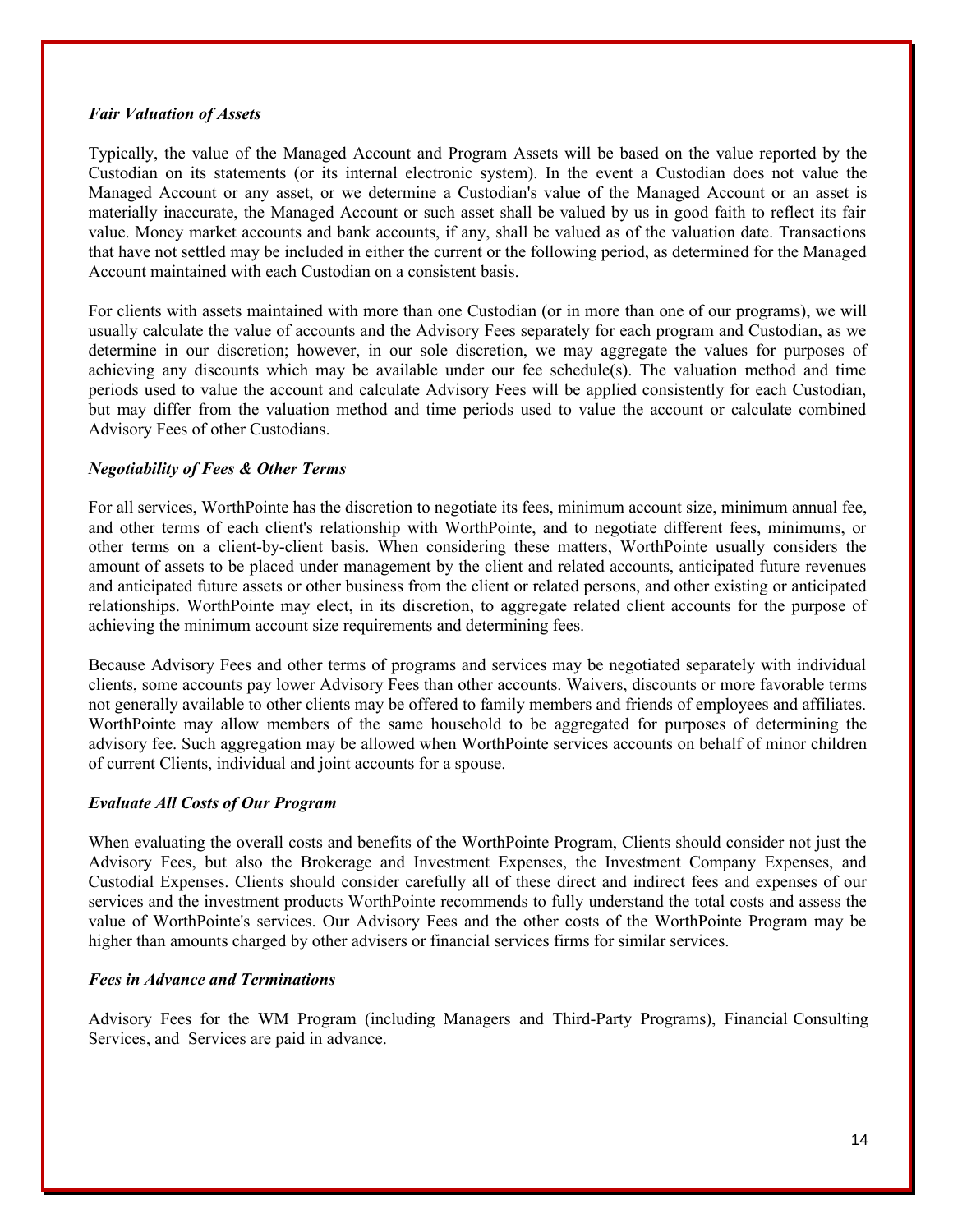The Advisory Agreement for any service may be terminated after the delivery by one party to the other of a written termination notice. Client also has the right to terminate the Advisory Agreement for any service without incurring any fees or other penalty within five (5) business days after the Effective Date.

If an Advisory Agreement for the WM Program is terminated more than five (5) business days after the Effective Date, any prepaid Advisory Fees shall be prorated based on the number of days the Advisory Agreement was in effect during the calendar quarter. Upon termination of the Advisory Agreement, the Managed Account and all Third-Party Managed Accounts may be charged the customary fees and commissions charged by the Custodian for its services with respect to closing such accounts and holding, transferring or liquidating the Managed Assets or Third-Party Program Assets.

If an Advisory Agreement for Financial Planning Services is terminated more than five (5) business days after the Effective Date, any prepaid Advisory Fees shall be prorated and promptly refunded, based on the proportion of the Financial Planning Services that have been completed as of the date the Advisory Agreement terminates; to the extent the proportion of services completed exceeds the amount of the prepaid fees, the Client shall owe the balance. The "Effective Date" of an Advisory Agreement shall be determined pursuant to the terms of the Advisory Agreement; provided, if the Advisory Agreement does not define such term, then the Effective Date shall be the date on which a counterpart of the Advisory Agreement was executed on behalf of the last person to sign.

After an Advisory Agreement has been terminated: Client may be charged commissions, sales charges, and transaction, clearing, settlement, and custodial charges, at prevailing rates, by the Custodian and any executing or carrying broker-dealer; Client will be responsible for monitoring all transactions and assets; and WorthPointe shall not have any further obligation to monitor or make recommendations with respect to the account or assets.

For those Clients that invest via a third party manager, the fee is additional fee is determined by the third party manager. Fees for this service are disclosed in the disclosure brochure (Part 2 of Form ADV) provided to the Client by the third party manager.

The Advisory Fees payable to WorthPointe and to each Third-Party Manager managing a Managed Account will be billed by WorthPointe and by each Third-Party Manager directly to the Custodian of the Managed Account. WorthPointe's fee is separate and in addition to the Third-Party Manager's compensation.

Payment for management fees will be made by the qualified custodian holding the Client's funds and securities provided the Client provides written authorization permitting the fees to be paid directly from the Client's account. WorthPointe will not have access to Client funds for payment of fees without Client consent in writing. Further, the qualified custodian agrees to deliver a quarterly account statement directly to the Client showing all disbursements from the account. The Client is encouraged to review their account statements for accuracy. WorthPointe will receive a duplicate copy of the statement that was delivered to the Client. Alternatively, WorthPointe may invoice Clients directly for portfolio management fees. When Clients are billed directly, payment is due upon receipt of WorthPointe's invoice.

#### **Financial Consulting Services**

WorthPointe offers financial consulting services (including investment- and non-investment-related matters) on a limited-scope basis. WorthPointe will generally charge an hourly fee, which ranges up to a maximum hourly rate of \$750 per hour, depending upon the complexity, level and scope of the service(s) required and the professional(s) rendering the service(s).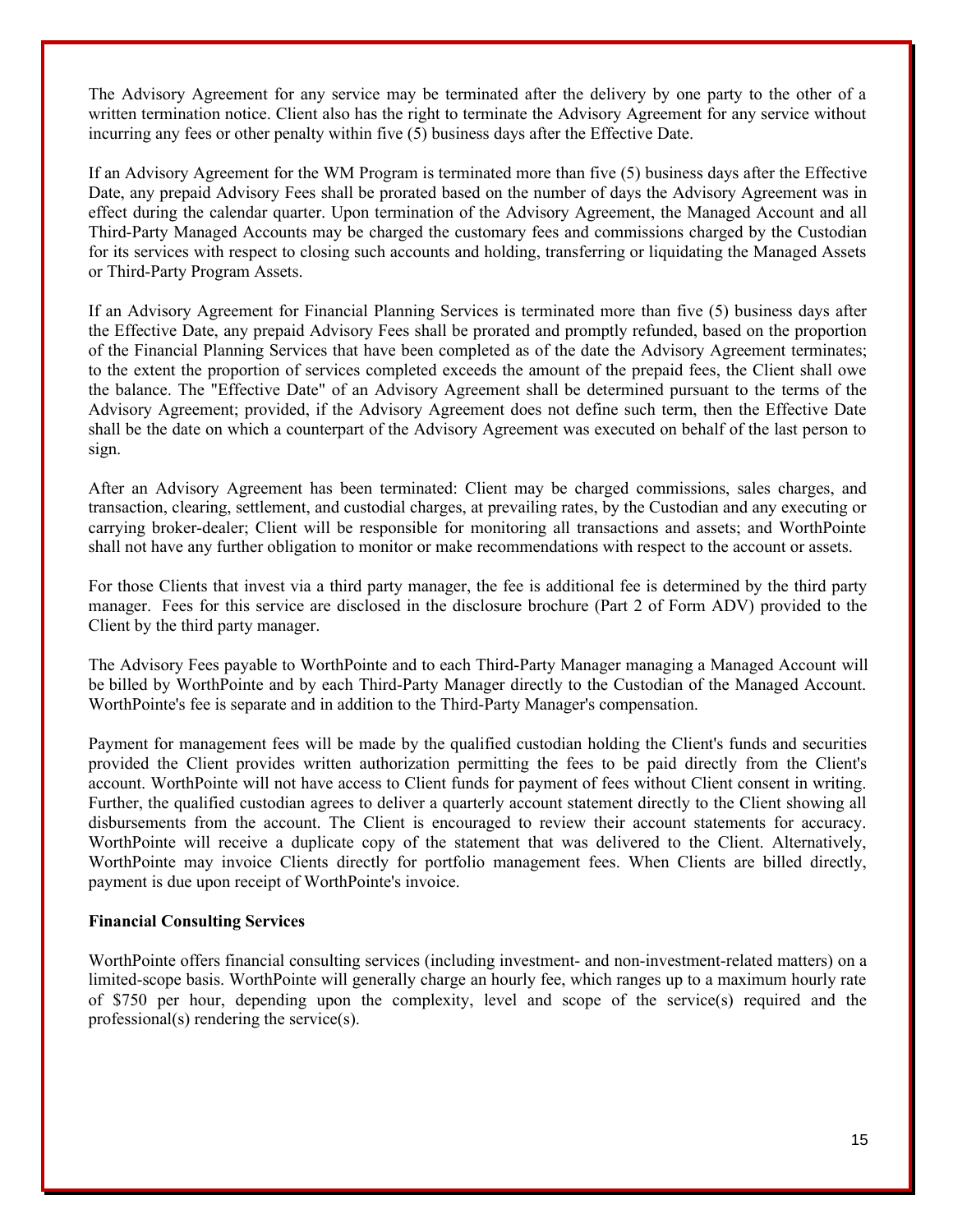When the scope of the financial planning services has been agreed upon, a determination will be made as to applicable fee, and an estimate will be provided to the Client. The final fee, subject to negotiation, is directly dependent upon the facts and circumstances of the Client's financial situation and the complexity of the financial plan or services requested. In limited circumstances, the cost/time could potentially exceed the initial estimate. In such cases, WorthPointe will notify the Client and may request that the Client pay an additional fee.

The fees and terms of the financial planning services will be set forth in the Client agreement executed between the Client and WorthPointe.

Clients may act on WorthPointe's recommendations by placing orders for securities transactions with any brokerage firm the Client chooses. The Client is under no obligation to act on WorthPointe's financial planning recommendations. Moreover, if the Client elects to act on any of the recommendations, the Client is under no obligation to implement the financial plan through WorthPointe.

### **General Information Regarding Advisory Services and Fees**

WorthPointe does not represent, warrant, or imply that the services or methods of analysis used by WorthPointe can or will predict future results, successfully identify market tops or bottoms, or insulate Clients from losses due to market corrections.

Clients may also incur "account termination fees" upon the transfer of an account from one brokerage firm (broker-dealer/custodian) to another. These account termination fees are believed to range generally from \$0 to \$200 at present, but at times may be much higher. Clients should contact their custodians (brokerage firms, banks, or trust companies, etc.) to determine the amount of account termination fees which may be charged and deducted from their accounts for any existing accounts which may be transferred.

Such charges, fees, and commissions are exclusive of and in addition to the firm's fee, and the firm does not receive any portion of these commissions, fees, and costs.

Item 12 further describes the factors that the firm considers in selecting or recommending broker-dealers for Client transactions and determining the reasonableness of their compensation (e.g., commissions).

The vast majority of Clients pay WorthPointe's fees based upon a percentage of the assets advised upon. This is a very common form of compensation for registered investment supervisory firms and avoids the multiple inherent conflicts of interest associated with commission-based compensation (WorthPointe does not accept commissionbased compensation of any nature, nor does WorthPointe accept 12b-1 fees).

Asset-advised-upon percentage method of compensation can still at times lead to conflicts of interest between our firm and our Client as to the advice we provide. For example, conflicts of interest may arise relating to the following financial decisions in life: incur or pay down debt; gift funds to charities or to individuals; purchases of a (larger) home or cars or other non-investment assets; the purchase of a lifetime immediate annuity; expenditures of funds for travel or other activities; investment in private equity investments (private real estate ventures, closely held businesses, etc.), and the amount of funds to place in non-managed cash reserve accounts. WorthPointe's goal is that the firm's advice to the Client remains at all times in the Client's best interest, disregarding any impact of the decision upon WorthPointe.

### **Termination**

The Client may terminate any new agreement without penalty by providing written notice of such cancellation to WorthPointe within five (5) business days of the date of signing the agreement. Thereafter, either party may terminate the agreement without penalty upon notice in writing to the other party. Upon termination of any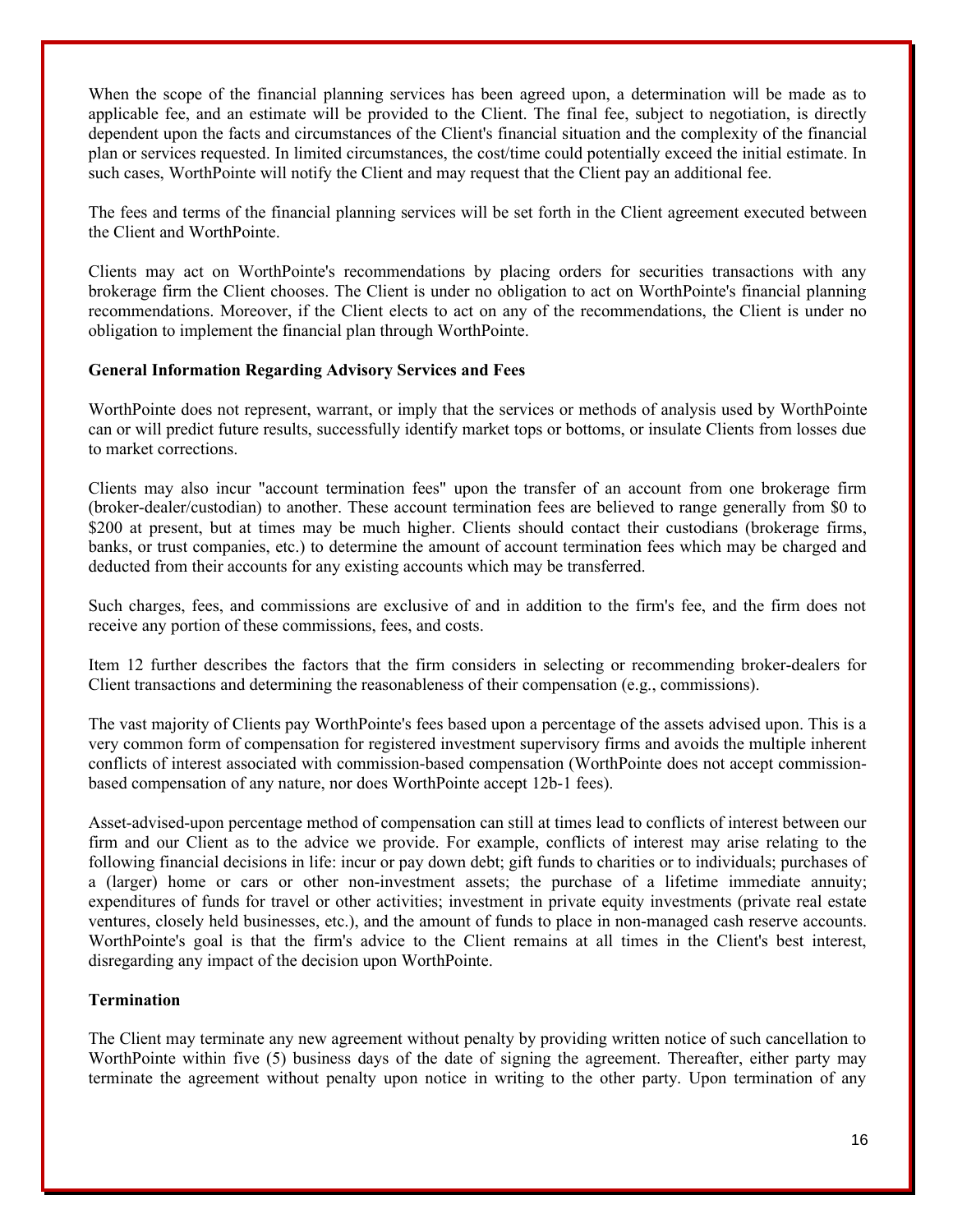account, any prepaid, unearned fees will be promptly refunded, with the refund calculations based pro rata to the date of termination. Upon the termination of the agreement, WorthPointe will not possess any obligation to recommend or take any action with regard to the securities, cash, or other investments in a Client's account.

Wealth management services will continue in effect until terminated by either party by written notice in accordance with the terms of the Investment Advisory Agreement. The agreement for financial consulting will be terminated in accordance with the Financial Planning and Consulting Agreement.

WorthPointe's relationship with each Client is nonexclusive; in other words, WorthPointe provides investment supervisory services and financial planning services to multiple Clients. WorthPointe seeks to avoid situations in which one Client's interest may conflict with the interest of another of its Clients. However, one circumstance which could arise is a sudden sharp downturn in the values of one or more stock asset classes, thereby triggering (under adopted investment policies with the vast majority of WorthPointe's Clients) the need to rebalance the investment portfolios following the close of any business (trading) day. In this instance, WorthPointe seeks to rebalance each Client's investment portfolio on a timely basis, keeping in mind that most mutual fund trades occur at the end of a trading day. In determining which Client portfolios to attend to first, WorthPointe ranks Clients by the amount of assets under advisement as of the last quarterly period from highest to lowest, and generally proceed to rebalance portfolios accordingly.

### **Item 6 Performance-Based Fees and Side-By-Side Management**

Item 6 is not applicable to WorthPointe. WorthPointe does not charge any performance-based fees (fees based on a share of capital gains on or capital appreciation of the assets of a Client). Such acceptance or management would pose a significant conflict of interest to our Clients because performance-based fees may provide an incentive to favor such accounts over the accounts of Clients under our other advisory programs. WorthPointe considers avoidance of such conflict a paramount policy in maintaining our fiduciary duty to our Clients.

# **Item 7 Types of Clients**

WorthPointe offers personalized investment supervisory services to individuals, high net worth individuals, corporations and pension and profit sharing plans. Client relationships vary in scope and length of service.

WorthPointe generally requires a minimum quarterly fee of \$1,250 for investment management services. At WorthPointe's annual Advisory Fee Rate of 1%, this implies a minimum account size (based on assets under management) of \$500,000. However, WorthPointe, in its sole discretion, may reduce its minimum quarterly fee and/or charge a lesser investment management fee for bundled and unbundled services based upon certain criteria (i.e., anticipated future earning capacity, or additional assets, dollar amount of assets to be managed, related accounts, account composition, negotiations with Client, Client's willingness to use global or core fund strategies, etc.).

Sponsors or Managers may impose minimum account sizes which may be higher, depending on type of portfolio and the types of securities the Client requests.

### **Item 8 Methods of Analysis, Investment Strategies and Risk of Loss**

# Methods of Analysis

WorthPointe's investment philosophy is grounded in Modern Portfolio Theory, which refers to the process of attempting to reduce risk in a portfolio through systematic diversification across asset classes and within those particular asset classes for both equities and bonds. We emphasize the analysis of mutual funds, exchange-traded funds, and fund managers in the selection of the investments that comprise the Portfolios, with additional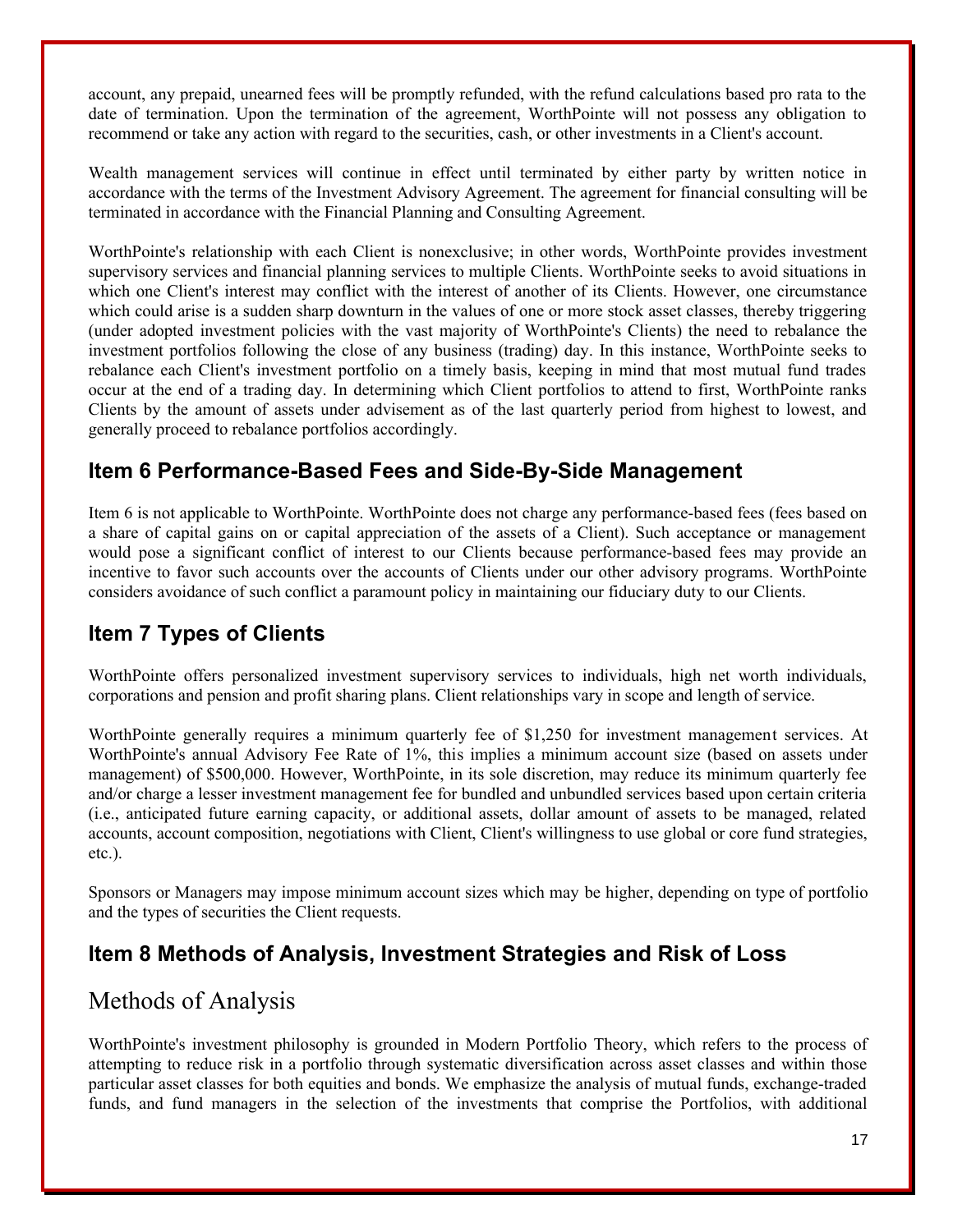consideration of market and economic factors in the specific allocations and weightings within each Portfolio, as well as decisions affecting changes in Portfolio investments, allocations, and weightings. Sources of information WorthPointe may use includes financial newspapers and magazines, research materials prepared by others, and online research and analysis.

### *Fundamental Analysis*

Fundamental analysis involves analyzing a company's income statement, financial statements and health, its management and competitive advantages, and its competitors and markets. The fundamental analysis school of thought maintains that markets may misprice a security in the short run but that the "correct" price will eventually be reached. Profits can be made by trading the mispriced security and then waiting for the market to recognize its "mistake" and re-price the security. However, fundamental analysis does not attempt to anticipate market movements. This presents a potential risk, as the price of a security can move up or down along with the overall market regardless of the economic and financial factors considered in evaluating the stock. Therefore, unforeseen market conditions and company developments may result in significant price fluctuations that can lead to investor losses.

### *Technical Analysis*

Technical analysis seeks to identify price patterns and trends in financial markets and attempt to exploit those patterns. Technical analysts follow and examine indicators such as price, volume, moving averages, and market sentiment.

### *Third-Party Programs*

For Third-Party Managed Accounts, the Representative evaluates the Third-Party Program and Manager(s) in making the recommendation to the Client; however, each Manager is solely responsible for trading the account.

The Representative will rely on the research and performance information provided by the Sponsor in reaching the decision to recommend a Third-Party Program and Manager. For example, we require Sponsors to conduct and provide research with respect to the Manager(s) and the various types of separately managed account strategies, model portfolios, and mutual funds, unit investment trusts, real estate investment trusts, and ETFs they manage, and provide information regarding each Manager's investment discipline and approach. We have not independently verified the Sponsor's research.

Sponsors represent they follow screening and evaluation processes that focus on quantitative factors such as historical performance and volatility, as well as factors such as a manager's reputation and approach to investing. Each Sponsor must conduct periodic evaluations of the Managers available through their program.

Sponsor are responsible for verifying the information provided by the Managers by comparing it to other data from publicly available sources, as well as through proprietary technical, quantitative, and qualitative analyses, including attribution analysis and risk analysis.

We do not audit, verify, or guarantee the accuracy, completeness, or methods of calculating any historic or future performance or other information provided by a Sponsor or any Manager. There is no assurance that the performance or other information from a Sponsor or any Manager, or other source is or will be calculated on any uniform or consistent basis, or has been or will be calculated according to or based on any industry or other standards.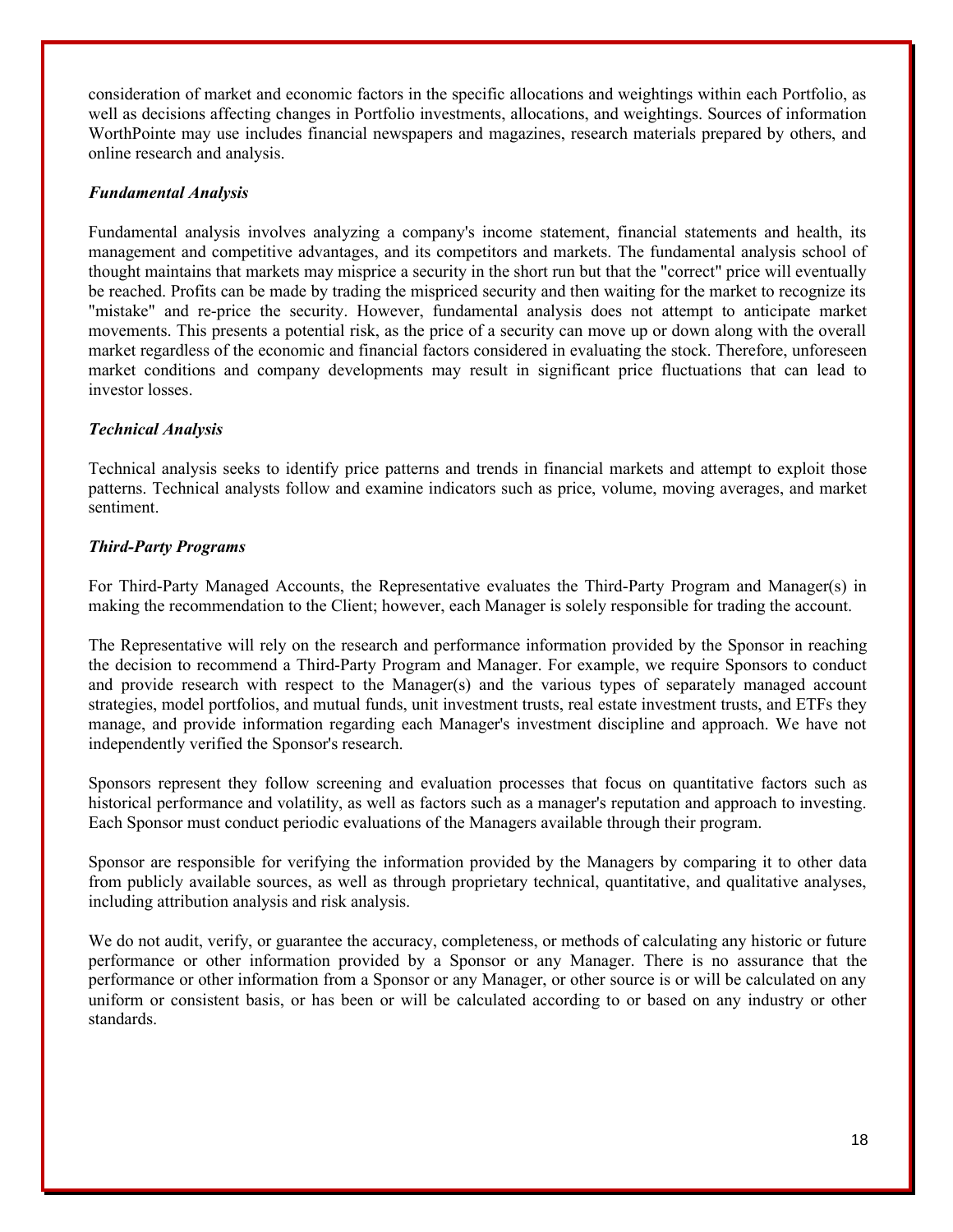### *Economic (Cyclical) Analysis*

Economic analysis takes into consideration economic cycles in order to predict how various sectors of the market and a market index will perform. Stocks in consumer staples such as food and household products may be appropriate in one cycle while in a period of recovery consumer discretionary stocks may become more attractive. The expectation of rising or falling interest rates during economic cycles can also affect risk premiums. This type of analysis is useful over longer periods of time for portfolio planning and allocation, but does not generally provide a basis for day-to-day investment management.

### Investment Strategies

We reserve the right to employ a number of investment strategies in pursuit of Client investment objectives, including long-term purchases, short-term purchases (investments expected to be held for less than a year), trading (investments held less than 30 days), and use of derivatives. If we engage in strategies involving shortterm purchases, or particularly, trading over periods of less than 30 days, account transaction costs will increase which will reduce performance.

In general, however, Clients should expect that our strategies will emphasize long-term investments intended to be held for a year or longer. Portfolio composition and allocation at any given time will vary based on our assessment of current market conditions and the relative risk and reward of particular investments.

### *Risk of Errors in Investment Decisions*

There is no assurance that WorthPointe's investment strategies and decisions will be successful. There is a risk that our judgment about a particular market sector or security may prove to be incorrect, resulting in losses to the Client's Managed Account.

### *Management of Account Until We Receive Written Notice*

Unless and until the Client notifies WorthPointe in writing to designate a different Portfolio for the Managed Account, or to notify WorthPointe of material changes in the Suitability Information, WorthPointe will continue to manage the Managed Account according to the Suitability Information in its records. Clients should inform WorthPointe promptly in writing of significant changes in Client's personal or family circumstances or financial situation, or in the investment goals or objectives, investment time horizon, tolerance for risk, or liquidity needs pertaining to the Managed Account so that appropriate changes can be made.

### *Reliance on Sources of Information*

Our method of analyzing investment opportunities assumes that the information we receive about funds, managers, and companies, the characteristics and ratings of the securities they issue, and other publicly-available sources of information we utilize is accurate and unbiased. While we are alert to indications that data may be incorrect or skewed, there is always a risk that our analysis may be compromised by inaccurate or misleading information.

### *Third-Party Programs*

For Third-Party Managed Accounts, each Third-Party Manager is solely responsible for the investment recommendations and decisions with respect to the Managed Assets for which such Manager has primary management responsibility.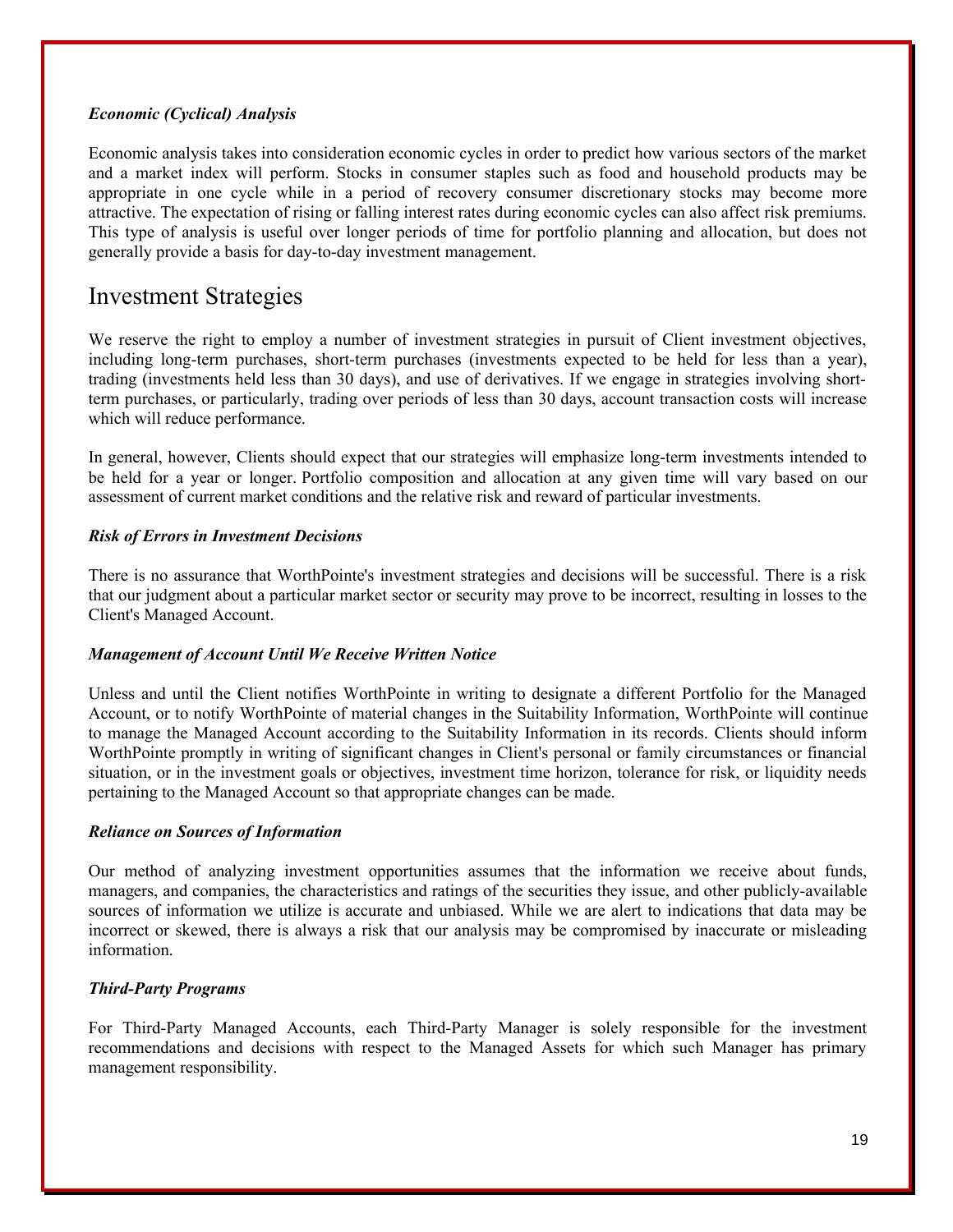WorthPointe will rely on the research and performance information provided by the Sponsor in reaching the decision to recommend a Third-Party Program and Manager. For example, we require Sponsors to conduct and provide research with respect to the Third-Party Manager(s) and the various types of separately managed account strategies, model portfolios, and securities they manage, and provide information regarding each Manager's investment discipline and approach. We have not independently verified the Sponsor's research.

Sponsors represent they follow screening and evaluation processes that focus on quantitative factors such as historical performance and volatility, as well as factors such as a manager's reputation and approach to investing. Each Sponsor must conduct periodic evaluations of the Managers available through their program.

Sponsor are responsible for verifying the information provided by the Managers by comparing it to other data from publicly available sources, as well as through proprietary technical, quantitative, and qualitative analyses, including attribution analysis and risk analysis.

We do not audit, verify, or guarantee the accuracy, completeness, or methods of calculating any historic or future performance or other information provided by a Sponsor or any Manager. There is no assurance that the performance or other information from a Sponsor or any Manager, or other source is or will be calculated on any uniform or consistent basis, or has been or will be calculated according to or based on any industry or other standards.

# Risk of Loss Generally and Specific Risks

All investing involves a risk of loss that investors should be prepared to bear. The descriptions below provide an overview of some of the key risks related to WorthPointe's investment strategies; however, this is not intended to serve as an exhaustive or comprehensive description of all risks that may arise in connection with participation in WorthPointe's programs.

**Business Risk-**the risk that the price of an investment will change due to factors unique to that company, investment or market segment and not the market in general.

**Leverage Risk-**the risk to specific companies' future earnings due to their use of debt. Companies that borrow money must pay it back at some future date, plus the interest charges. This increases the uncertainty about the company because it must have enough income to pay back this amount at some time in the future.

**Market Risk-**the risk that the price of a particular investment will change as a result of overall market conditions that are not specific to that particular company or investment.

**Event-Based Risks-**these are risks of events the market has not anticipated, known as "Black Swans." A Black Swan event is an event that is unprecedented or unexpected at the point in time it occurs, and which can cause large market dislocations.

**Interest Rate Risk-**the risk that as interest rates go up, the value of fixed income securities held by an account (or by any mutual fund, money market fund owned by the account) will decline. Interest rate risk may be greater for securities with longer maturities.

**Credit Risk-**the risk that the issuer (or other obligor) of a security owned by the account (or by any mutual fund, money market fund, or variable product owned by the account) may fail to pay principal or interest, or otherwise default, or may be perceived to be less credit worthy, or the security's credit rating may be downgraded, or the credit quality or value of any underlying asset may decline. This risk is greater for high yield securities than for securities of higher credit quality. Depending on a Client's investment objective and the Managed Account's parameter for risk/volatility, any of the Portfolios, Extended Portfolios, or SMA Portfolios may have a portion of the Managed Account's portfolio allocated to high yield securities.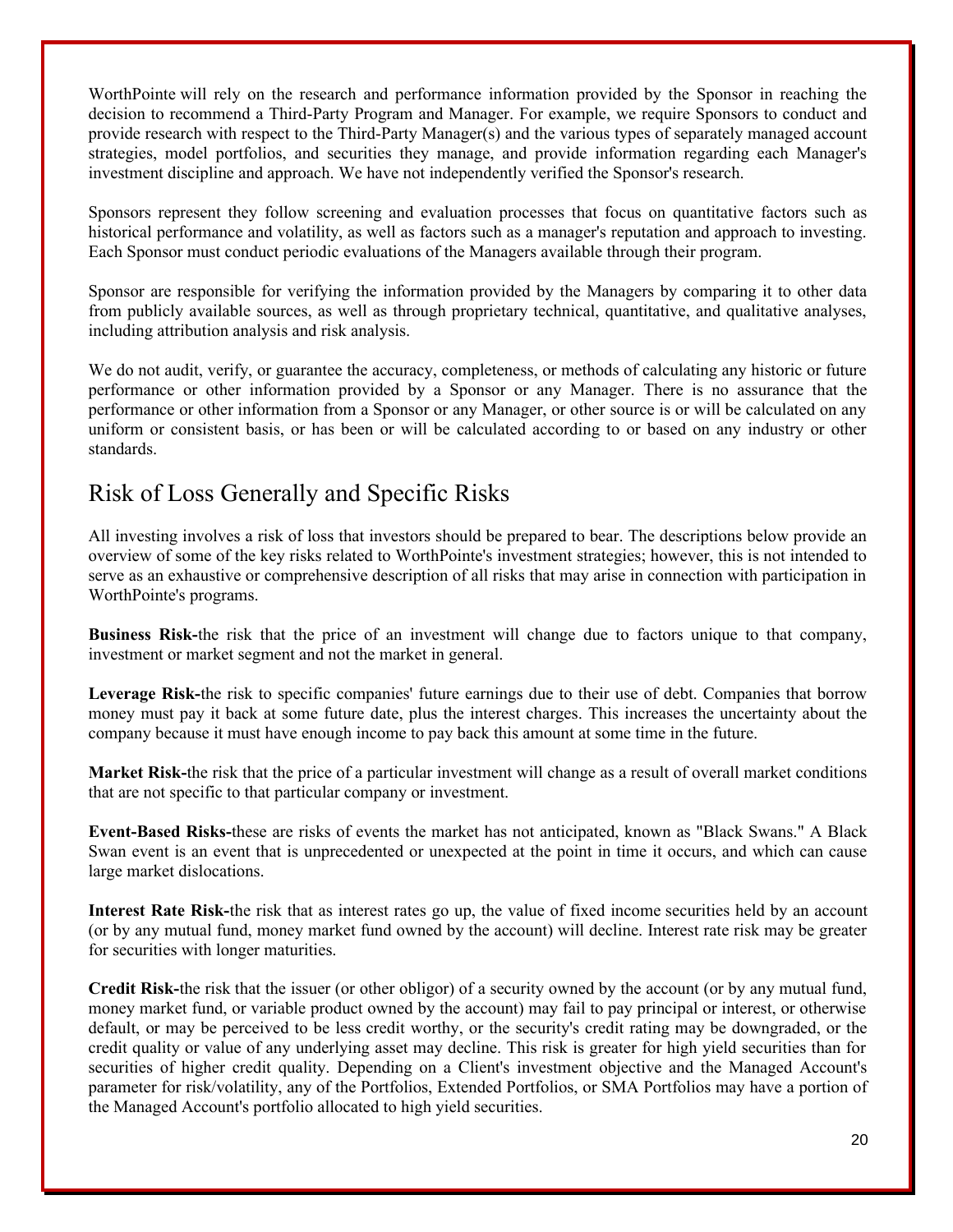**Prepayment Risk-**the risk that during periods of declining interest rates, the issuer of a security may exercise its option to prepay principal earlier than scheduled, forcing the security holder (such as a mutual fund, money market fund, or variable product owned by the Client's Managed Account) to reinvest in lower yielding securities.

**Extension Risk-**the risk, during periods of rising interest rates, of the average life of certain types of securities being extended because of slower than expected principal payments, resulting in the "locking in" below-market interest rates, an increase of the security's duration (a calculation of a security's future payments designed to measure sensitivity to interest rate changes), an increase in the security's sensitivity to interest rate changes, and a reduction in the value of the security.

**Liquidity Risk-**the risk, from time to time, that as a result of economic, market, or issuer-specific reasons, one or more investments held by the Account may become difficult to sell at a favorable price, and in certain adverse markets or economic conditions, may become difficult to sell at any price. The causes of a loss of liquidity may not be related to any specific adverse changes in the business of a particular issuer.

**Market Volatility Risk-**the prices of securities may be volatile. Price movements of securities in which WorthPointe invests are influenced by, among other things: interest rates; changing supply and demand relationships; trade, fiscal, monetary and exchange control programs and policies of governments; and U.S. and international political and economic events and policies. In addition, governments from time to time intervene, directly or by regulation, in certain markets, particularly those in currencies and interest rate related futures and options. Such intervention often is intended directly to influence prices and may, together with other factors, cause all of such markets to move rapidly in the same direction because of, among other things, interest rate fluctuations.

### **Item 9 Disciplinary Information**

Item 9 requires disclosure of material facts regarding legal or disciplinary events that would be material to a Client's evaluation of WorthPointe's business or the integrity of WorthPointe's management.

WorthPointe has no events to disclose under this Item 9.

### **Item 10 Other Financial Industry Activities and Affiliations**

### **A. Representatives and Related Persons**

Neither WorthPointe nor its representatives are registered in any of the capacities described in Item 10.A, nor is there a related person of WorthPointe that is one of the entities described in Item 10.B.

Allison Blake, Chief Compliance Officer of WorthPointe, serves on the Schwab Advisor Services Advisory Board (the "Advisory Board"). As described under Item 12 of this brochure, WorthPointe may recommend that clients establish brokerage accounts with Charles Schwab & Co., Inc. ("Schwab") and/or its affiliates (e.g. TD Ameritrade Institutional) to maintain custody of the clients' assets and effect trades for their accounts. The Advisory Board consists of representatives of independent investment advisory firms who have been invited by Schwab management to participate in meetings and discussions of Schwab Advisor Services' services for independent investment advisory firms and their clients. Advisory Board members enter into nondisclosure agreements with Schwab under which they agree not to disclose confidential information shared with them. This information generally does not include material nonpublic information about the Charles Schwab Corporation, whose common stock is listed for trading on the New York Stock Exchange (symbol SCHW). The Advisory Board meets in person or virtually approximately twice per year and has periodic conference calls scheduled as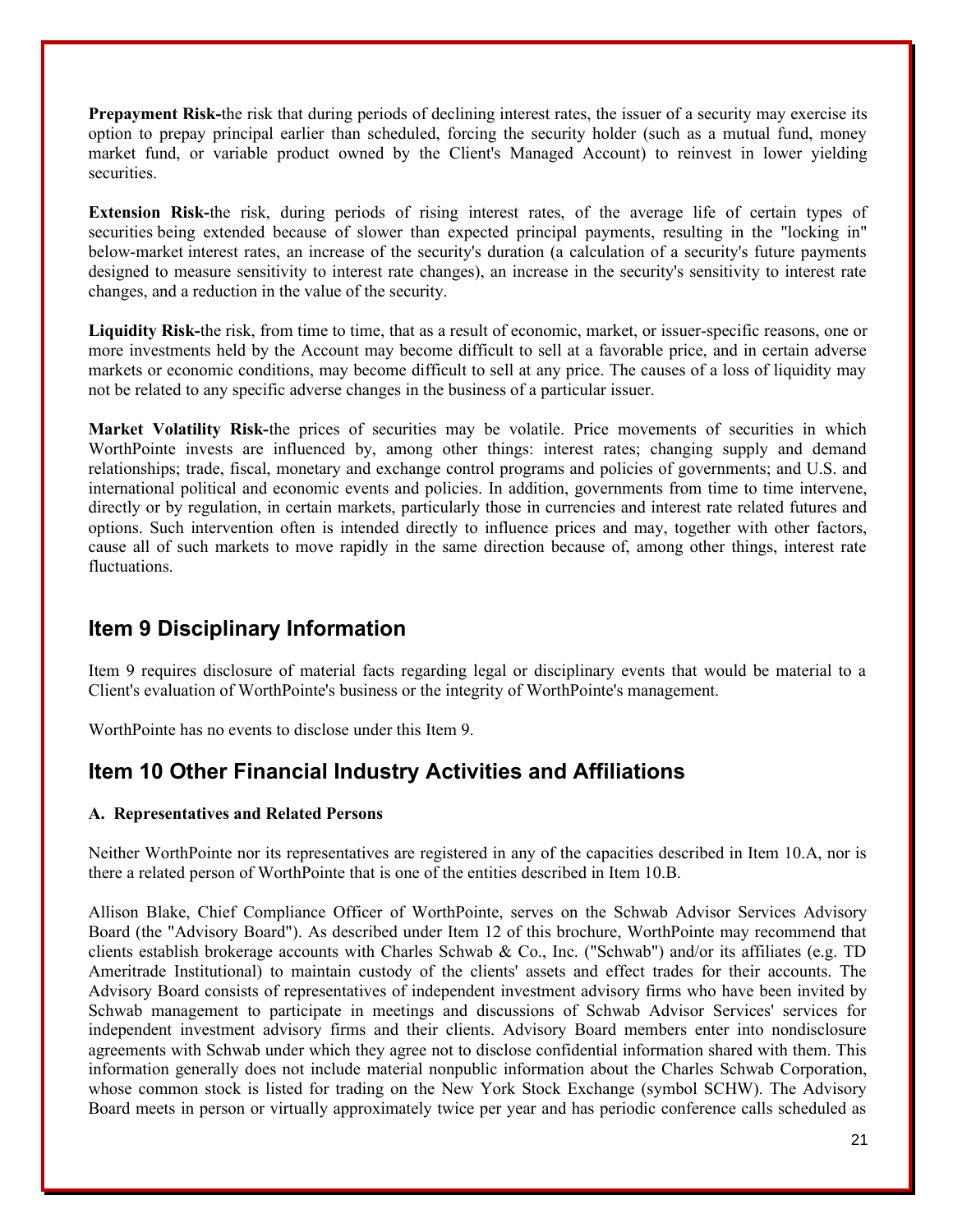needed. Advisory Board members are not compensated by Schwab for their service, but Schwab does pay for or reimburse Advisory Board members' travel, lodging, meals and other incidental expenses incurred in attending Advisory Board meetings.

### **B. Recommendation or Selection of Other Advisers**

WorthPointe recommends or select two other advisers; however, neither WorthPointe nor the Third-Party Manager(s) compensate the other through the Program. Each firm is paid by the Client, and retains that compensation for its own.

### **C. Affiliated Investment Adviser**

WorthPointe's indirect owner, Christopher Van Slyke, is also direct owner of Constitution Wealth, LLC ("CW"), an investment adviser registered with the U.S. Securities and Exchange Commission. While Mr. Van Slyke is registered as an investment adviser representative with both firms, WorthPointe's advisory services are separate and distinct from the services offered by CW. Clients of CW are not solicited by, or referred to, WorthPointe, and WorthPointe does not expect that clients will be clients of both entities. However, CW engages WorthPointe for subadviser services. In providing these services, clients of CW may have assets managed pursuant to model portfolios created and managed by WorthPointe. CW compensates WorthPointe for these subadvisory services; thus a conflict exists in that WorthPointe has an economic incentive to provide subadviser services to CW and CW has an economic benefit to utilize WorthPointe for subadviser services.

WorthPointe also shares investment adviser representatives with CW, and provides back-office and operational support to CW as part of the sub-advisory services rendered.

### **Item 11 Code of Ethics, Participation or Interest in Client Transactions and Personal Trading**

### *A. Code of Ethics*

WorthPointe has adopted a Code of Ethics expressing its commitment to ethical conduct. The Code of Ethics describes WorthPointe's fiduciary responsibilities to its Clients, and its procedures in supervising the personal securities transactions of its supervised persons who have access to information regarding Client recommendations or transactions ("access persons").

A copy of the Code of Ethics is available to Clients and prospective Clients. You may request the Code of Ethics by email at allison.blake@wpwm.com or by calling WorthPointe at (800) 620-4232.

The Code of Ethics includes policies and procedures for the review of access persons' quarterly securities transactions reports as well as initial and annual securities holdings reports that must be submitted by access persons. Among other things, the Code of Ethics also requires the prior approval of any acquisition of securities in a limited offering (e.g., private placement) or an initial public offering. The Code also provides for oversight, enforcement, and record keeping provisions.

The Code of Ethics prohibits the misuse of material non-public information. While WorthPointe does not believe that it has any particular access to material non-public information regarding publicly traded companies that would be subject to misuse, all employees are reminded that any such information may not be used in a personal or professional capacity.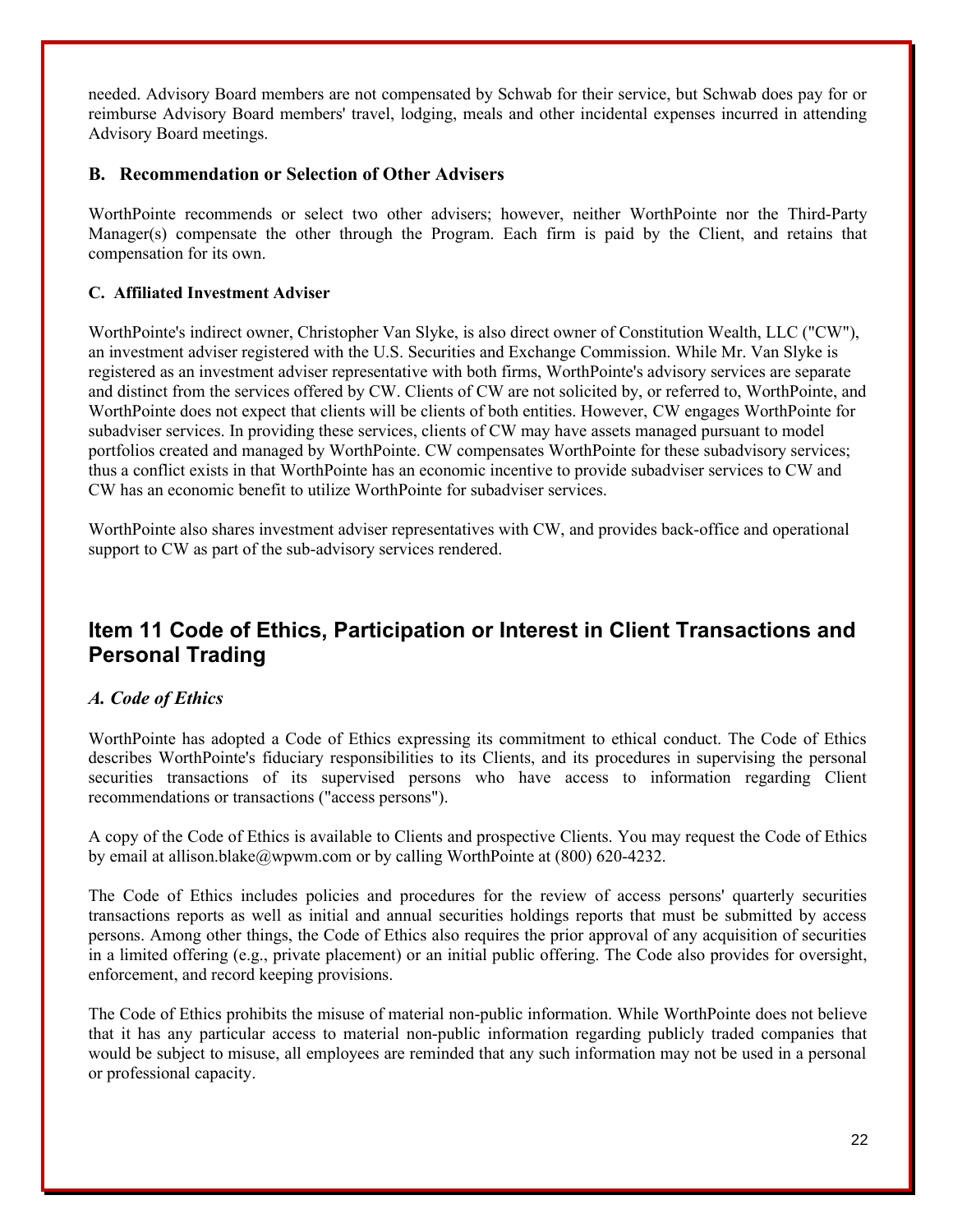WorthPointe and its officers, and employees may act as investment adviser for others, may manage funds or capital for others, may have, make and maintain investments in its or their own names, or may serve as an officer, director, consultant, partner or stockholder of one or more investment partnerships or other businesses, subject to compliance with the Code of Ethics. In doing so, WorthPointe or such persons may give advice, take action, and refrain from taking action, any of which may differ from advice given, action taken or not, or the timing of any action, for any particular Client.

Neither WorthPointe nor any Representative has any obligation to purchase or sell, or to recommend for purchase or sale, any security which WorthPointe or any principal, officer, or employee purchases or sells for his own account or for the accounts of other Clients, unless such conduct is a fiduciary obligation.

### *B. Recommendations Involving Our Financial Interests*

WorthPointe is required to disclose in Item 11 if it recommends that Clients invest in securities in which WorthPointe or its employees have a material financial interest.

WorthPointe does not make such recommendations.

### *C. Investments in Securities Recommended to Clients*

Individuals associated with WorthPointe may buy or sell securities for their personal accounts identical to or different from those recommended to Clients. It is the policy of WorthPointe that no person employed by it shall prefer his or her own interest to that of an advisory Client or make personal investment decisions based on the investment decisions of Clients. Subject to the Code of Ethics, WorthPointe and its employees are permitted to trade for their own accounts side-by-side and in block transactions with WorthPointe's Clients in the same securities, and at the same time. We have adopted the procedures described in Item 11.D to address the actual and conflicts of interest raised by our policies.

### *D. Investments around Time of Client Transactions*

Subject to the procedures in this section 11.D, WorthPointe and its employees are permitted to trade for their own accounts side-by-side with Clients in the same securities at or around the same time as Clients on the same trading day, and are permitted to aggregate trades for their proprietary accounts with trades for Client accounts. WorthPointe and its employees may buy or sell securities for their personal accounts identical to the securities recommended to Clients. We have adopted the procedures described below to address the conflicts of interest arising from our policies described in Items 11.C and 11.D:

- WorthPointe prohibits employees from purchasing or selling securities (other than mutual funds or other securities that are not treated as "reportable securities") immediately prior to Client transactions, in order to prevent employees from benefiting from transactions placed on behalf of advisory accounts;
- no director, officer, or employee shall buy or sell securities for their personal portfolio(s) where their decision is substantially derived, in whole or in part, by reason of his or her employment, unless the information is also available to the investing public on reasonable inquiry;
- no director, officer, or employee shall knowingly prefer his or her own interest to that of an advisory Client;
- WorthPointe maintains records of securities held by it and its access persons. These holdings are reviewed on a regular basis by Representative;
- WorthPointe emphasizes the unrestricted right of the Client to decline to implement any advice it has rendered (except where it has entered an order pursuant to exercise of discretionary authority);
- WorthPointe requires all employees to act in accordance with all applicable Federal and State laws and regulations governing registered investment advisory practices; and
- any individual not in observance of the above may be subject to discipline, including termination.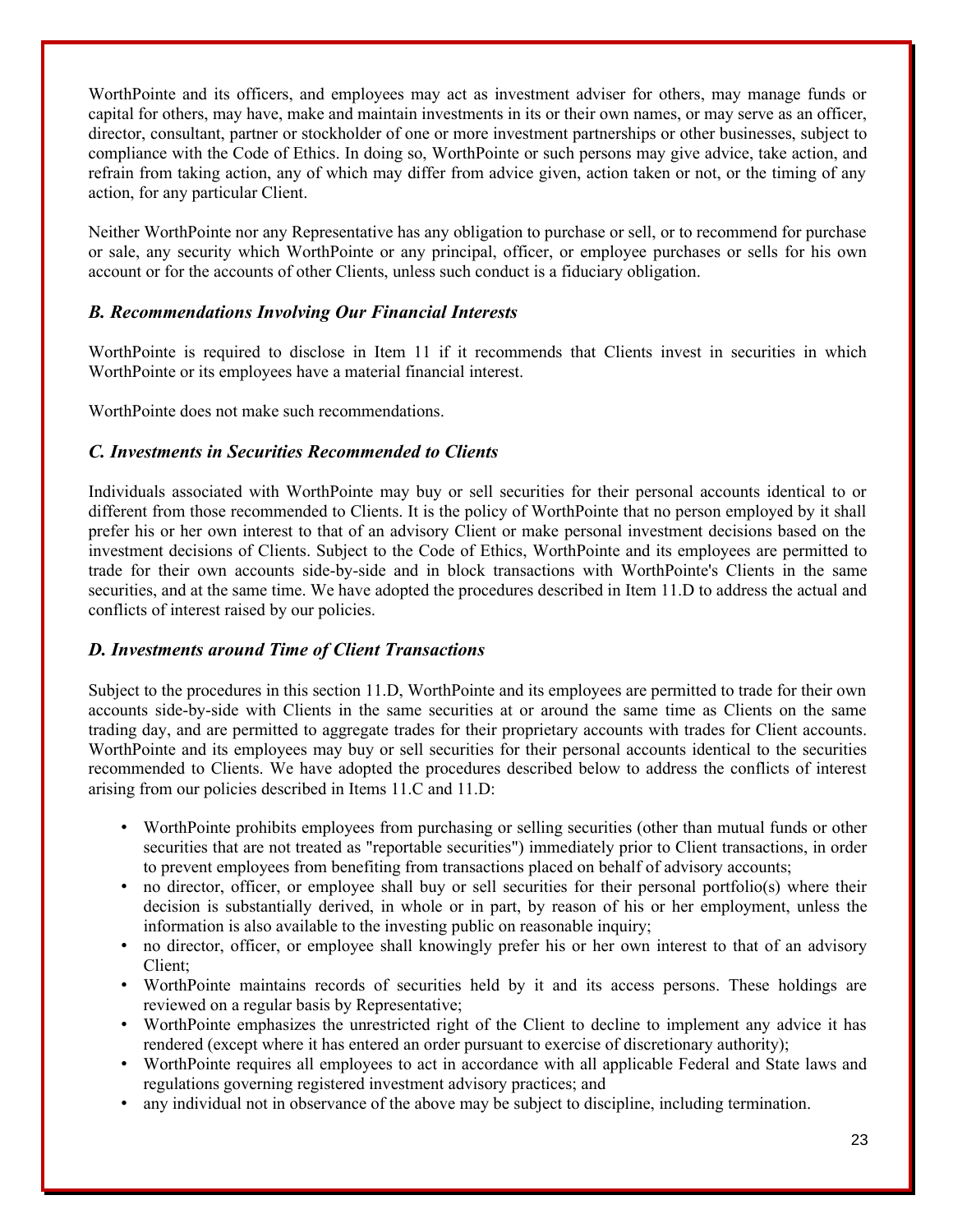### **Item 12 Brokerage Practices**

### **Recommending Brokers and Custodians**

Client assets must be maintained in an account maintained with a qualified custodian reasonably acceptable to us. We recommend, but do not require, clients to use Charles Schwab & Co., Inc., through Schwab Adviser Services ("Schwab"), TD Ameritrade Institutional, a division of TD Ameritrade, Inc. ("TDA"), or Shareholder Service Group, Inc. ("SSG"). Schwab, TDA and SSG are collectively referred to as "Custodian(s)."

Client will be required to enter into a written Custodial Agreement with each Custodian pursuant to which the Custodian agrees to maintain the Managed Assets in one or more Managed Accounts in Client's name. Pursuant to terms of Client's arrangements with the Custodian, Client will authorize WorthPointe to place orders with and give instructions to Custodian (and with each broker-dealer affiliated with Custodian, each a "Broker-Dealer") to buy, sell, exchange, and redeem securities on behalf of the Managed Account(s), on a fully discretionary basis, without prior notice or consent of Client. Even though Client's account is maintained at a particular custodian, under certain circumstances WorthPointe may place orders for execution with other brokers, subject to its obligation to seek best execution under the circumstances then existing.

### **Best Execution**

### **How WorthPointe Selects Brokers/Custodians**

As a fiduciary, WorthPointe has an obligation to seek to obtain best execution of a client's transactions when we have discretion to select the broker, considering the circumstances of the particular transaction. We will seek a Custodian that is a broker (or affiliated with a broker) and will hold client assets and execute transactions on terms that are overall advantageous when compared to other available providers and their services. We consider a wide range of factors, including, among others, the following:

- our current model portfolios emphasize DFA mutual funds, primarily, and seldom include individual securities;
- because of the large percentage of our portfolios that are comprise of mutual funds,trade execution services and custodial services (generally without a separate fee for custody), typical execution services are less important, but ticket charges and other transaction costs must be watched;
- capabilities for transfers and payments to and from accounts (wire transfers, check requests, etc.);
- breadth of available mutual funds:
- quality of services;
- competitiveness of prices for its services (ticket charge rates, other fees, etc.) and willingness to negotiate them;
- reputation, financial strength and stability of the provider;
- availability of other products and services that benefit WorthPointe and its clients, as discussed below.

We have evaluated the full range of brokerage services offered by Custodians and consider them to have favorable execution capabilities and financial stability compared to other brokers that offer institutional advisory platforms for the types of securities we use in our strategies. While we believe the commissions and fees charged by Custodians are competitive, transactions may not always be executed at the lowest available commission rate.

**Client Custody and Brokerage Costs.** Schwab, TD Ameritrade, and SSG generally do not charge Clients separately for custody services, but are compensated by charging Client accounts commissions or other fees on trades that the Custodian executes or that settle into the account maintained with the Custodian. The Custodians charge the Client a flat dollar amount as a "prime broker" or "trade away" fee for each trade WorthPointe places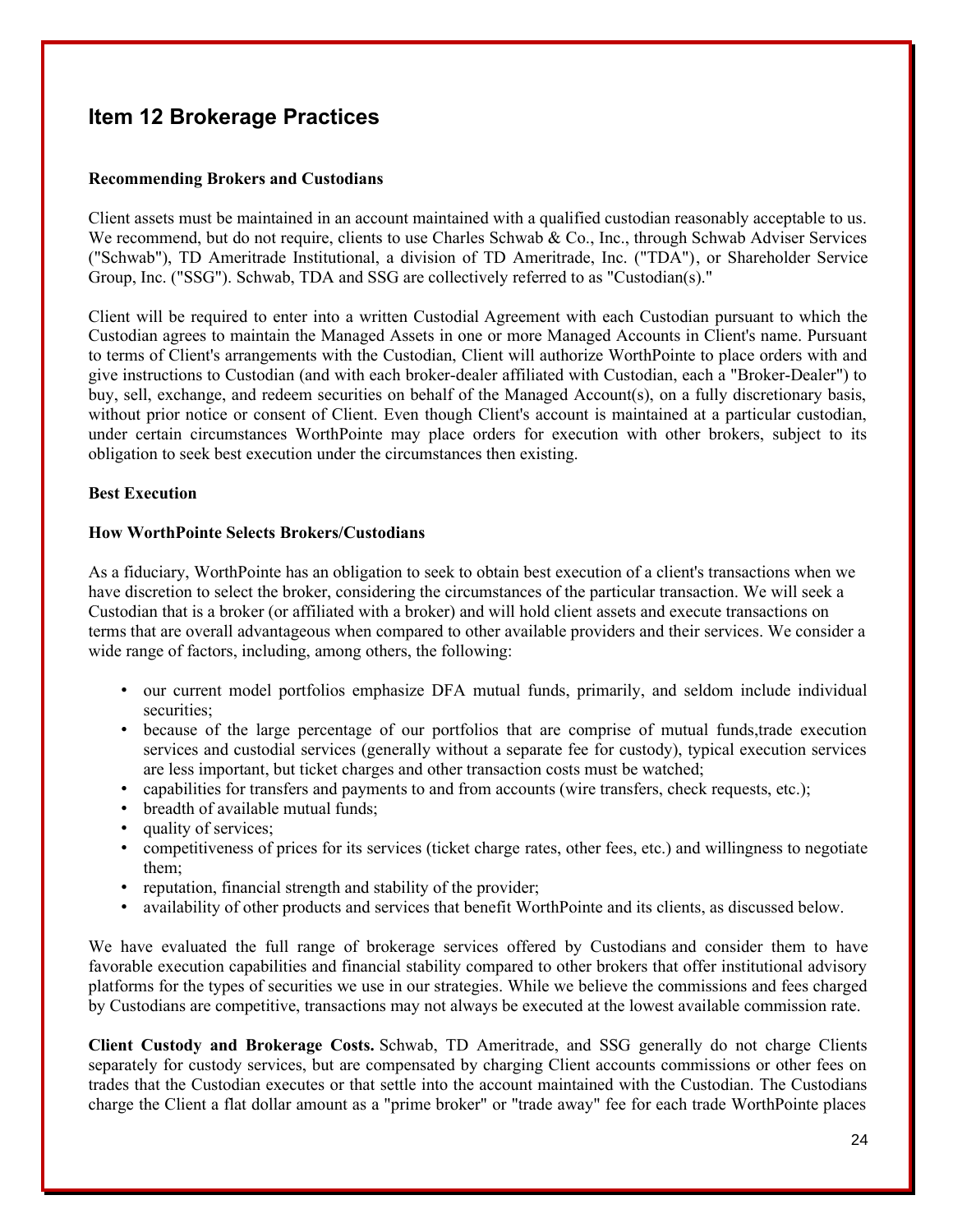through a different broker-dealer but where the securities bought or proceeds are deposited (settled) into the Client's account with the Custodian. These fees are in addition to the commissions or other compensation the Client pays the executing broker-dealer. Because of these additional costs, WorthPointe executes trades through the Custodian; it is unlikely trades will be placed through other brokers.

**Products and Services Available to Us from Custodians.** WorthPointe participates in the institutional advisor programs offered by Schwab, TD Ameritrade, and SSG. Through these programs, Custodians offer to independent investment advisors various services not generally available to retail investors, including custody of securities, trade execution, clearance and settlement, and access to mutual funds otherwise only available to institutional investors. Custodians also make available various support services. Some of those services help WorthPointe manage or administer Client accounts while others help WorthPointe manage and grow its business. Custodian's support services are generally are available on an unsolicited basis (we don't have to request them) and at no charge to us as long as we keep a minimum amount of client assets in accounts with the Custodian. For example, Schwab's support services are generally and at no charge to us as long as we keep a total of at least \$10 million of our clients' assets in accounts at Schwab.

**Services that Benefit Clients.** Custodians' brokerage services include access to a broad range of investment products, execution of securities transactions, and custody of client assets. The investment products available through the Custodian include some to which we might not otherwise have access or that would require a significantly higher minimum initial investment, and access to mutual funds with no transaction fees and to certain institutional money managers which may result in lower Client expenses. These services generally benefit Clients and their accounts.

**Services that May Not Directly Benefit Clients.** Some of the useful benefits and services made available by the Custodian through their institutional programs may benefit WorthPointe but may not benefit all or any Client accounts. When WorthPointe selects or recommends Custodian, WorthPointe may take into consideration whether the Custodian provides WorthPointe with such benefits and services. Clients pay the Custodian trading fees to execute transactions. These products and services assist WorthPointe in managing and administering Client accounts. They include investment research-related products and tools, both the Custodian's own and that of third parties. WorthPointe may use this research to service all or some substantial number of Clients' accounts, including accounts not maintained at the particular Custodian. In addition to investment research, the Custodians also make available software and other technology that:

- provide access to Client account data (such as duplicate trade confirmations and account statements);
- facilitate trade execution, including access to a trading desk serving WorthPointe's Clients;
- access to block trading (which provides the ability to aggregate securities transactions for execution and then allocate the aggregated trade orders to multiple client accounts;
- provide pricing and other market data;
- facilitate deduction of Advisory Fees directly from Clients' accounts;
- access to an electronic communications network for Client order entry and account information;
- assist with back-office functions, record keeping and Client reporting.

**Services that Generally Benefit Only WorthPointe.** Custodians also offer other services intended to help WorthPointe manage and further develop its business enterprise. These services include:

- educational conferences and events;
- technology, compliance, marketing, legal, and business consulting;
- publications and conferences on practice management and business succession; and
- access to employee benefits providers, human capital consultants and insurance providers.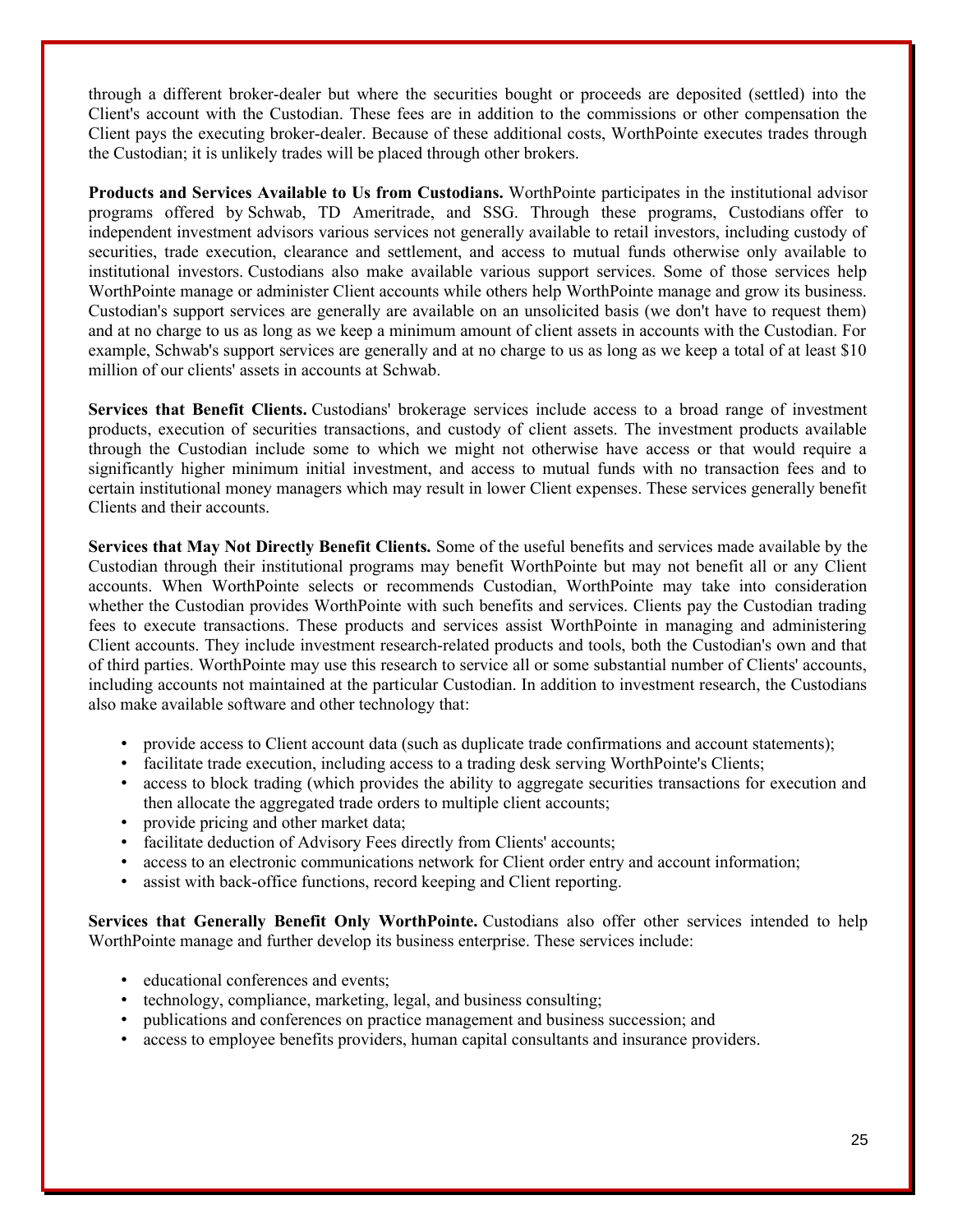Custodians may provide some of these services directly, or in other cases, will arrange for third-party vendors to provide the services to WorthPointe. They may also discount or waive fees for some of these services or pay all or a part of a third party's fees. A Custodian may also provide WorthPointe with other benefits such as occasional business entertainment of WorthPointe personnel.

**Brokerage Services Do Not Benefit Specific Accounts.** WorthPointe does not attempt to put a dollar value on the useful benefits and services each account receives from the Custodians, nor does it attempt to allocate or use the economic benefits and services received from a Custodian for the benefit of the accounts maintained with that Custodian, or attempt to use any particular Item to service all accounts. Some of the products and services made available by Custodians may benefit WorthPointe but may not benefit all or any of WorthPointe's Client accounts. The benefits and services WorthPointe receives from a Custodian are used to help WorthPointe to fulfill its overall Client obligations.

**WorthPointe Interest in the Custodians' Services.** The availability of these services from the Custodians benefits WorthPointe because it does not have to produce or purchase them. These services are not contingent upon us committing any specific amount of business to the Custodians in trading commissions or assets in custody. However, if we did not recommend the Custodians' services, it is unlikely that we would continue to receive their services. Our interest in continuing to receive the Custodians' services gives us an incentive to recommend clients maintain accounts with the Custodians, based on our interest in receiving the Custodians services that benefit our business rather than based on the client's interest in receiving the best value in custody services and the most favorable execution of our transactions. This is a conflict of interest. We believe, however, that our selection of the Custodians as custodian and broker is in the best interests of our clients. Our selection is primarily supported by the scope, quality, and price of the Custodians' services (see above, "How WorthPointe Selects Brokers/Custodians") and not the Custodians' services that benefit only us.

**Client Commission Arrangements.** We generally do not engage in formal client commission arrangements where we commit to direct portfolio brokerage commissions to a broker-dealer in return for specified brokerage or research services that we may use in making investment decisions for our clients. However, we do receive the useful benefits and services described above received from the Custodian.

We offer no assurance that the commissions or investment expenses clients will incur by using Schwab, TD Ameritrade or SSG as their Custodian and broker will be as low as the commissions or investment expenses charged by other firms for similar services. It is likely that lower costs may be available for similar services from other advisors, brokers or custodians, and by paying lower costs, clients could improve their long-term performance.

**Soft Dollars.** WorthPointe generally does not engage in formal soft dollar arrangements where WorthPointe commits to direct portfolio brokerage commissions to a broker-dealer in return for specified brokerage or research services that WorthPointe may use in making investment decisions for its Clients. WorthPointe, however, receives the useful benefits and services described above received from the Custodians.

Section 28(e) of the Securities Exchange Act of 1934 provides that an advisor does not breach fiduciary duties under state or federal law solely by causing its Clients' accounts to pay brokerage commissions in excess of the amount another broker-dealer would have charged if the adviser determines in good faith that the commissions are reasonable in relation to the value of brokerage and research services received. It is WorthPointe's policy to operate within the safe harbor of Section 28(e).

Beyond that, these services are not contingent upon WorthPointe committing any specific amount of business to a Custodian in trading commissions or assets in custody. The \$10 million minimum may give WorthPointe an incentive to recommend that Clients maintain their accounts with Schwab based on WorthPointe's interest in receiving Schwab's services that benefit WorthPointe's business rather than based on Client's interest in receiving the best value in custody services and the most favorable execution of Client's transactions. This is a conflict of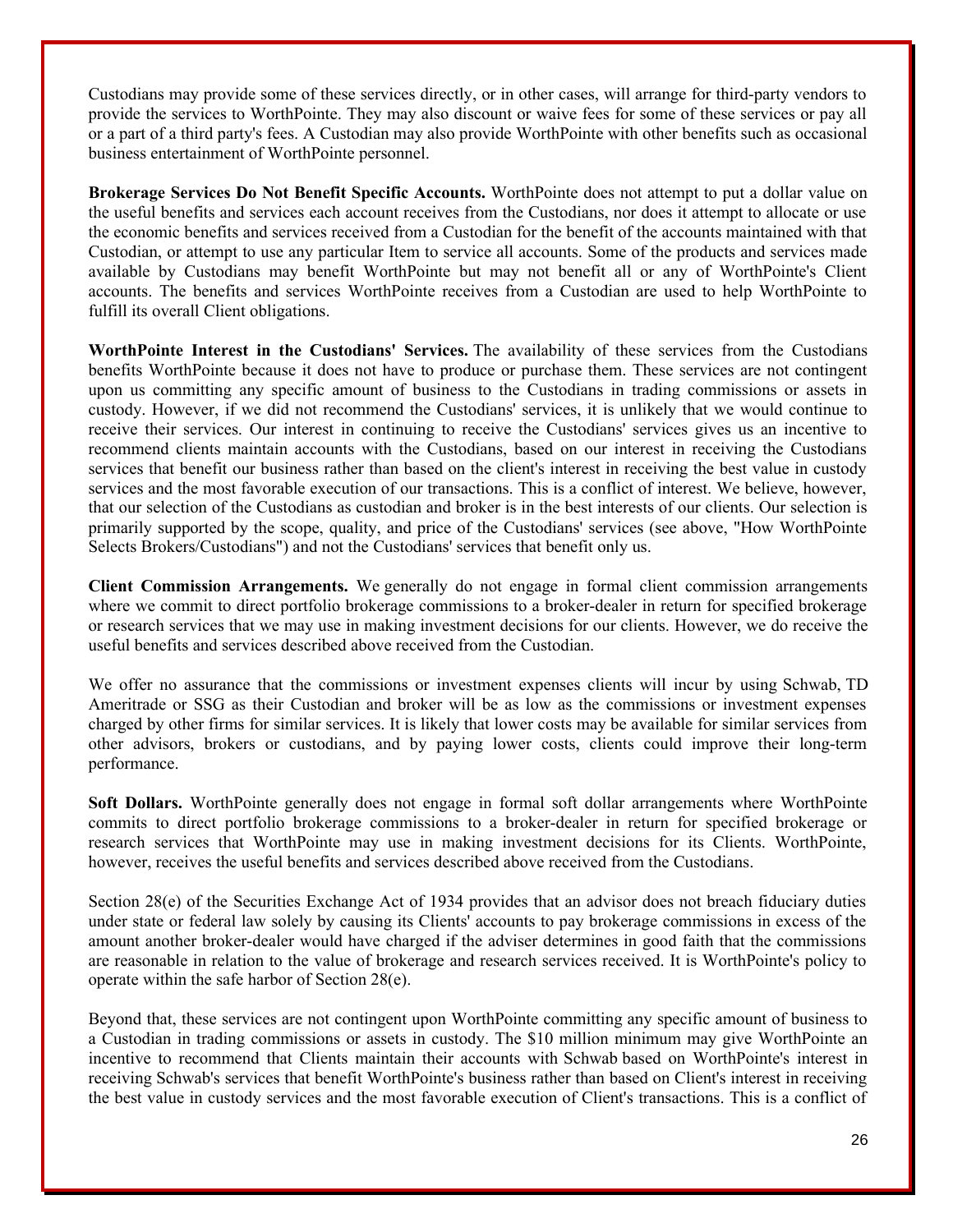interest. WorthPointe believes, however, that its selection of Schwab, TD Ameritrade, and SSG as custodians and broker is in the best interests of WorthPointe's clients. It is primarily supported by the scope, quality and price of Custodian's services (based on the factors discussed above - see "How We Select Brokers/Custodians [to Recommend]") and not Custodians' services that benefit only WorthPointe. WorthPointe has in excess of \$400 million of assets under management, and do not believe that maintaining at least \$10 million of those assets with Schwab to avoid paying a quarterly service fee presents a material conflict of interest.

The availability of these useful services creates a financial incentive for WorthPointe to recommend the Custodians for Clients accounts so WorthPointe can continue to receive these services and avoid paying for them separately at WorthPointe's own expense. Our interests conflict with our Clients' interests in obtaining the lowest possible execution costs.

Although we strive to address this conflict in a manner consistent with our fiduciary duty, our judgment may be affected such that our efforts may not be entirely successful. To help mitigate this conflict, we have adopted procedures to analyze periodically the services and programs provided by or available through our brokers, to evaluate the usefulness of these services in relation to the costs of the services, and to assess the overall quality of the services.

**Lower Costs Available for Similar Services.** We offer no assurance that the commissions or investment expenses Clients will incur by using Schwab, TD Ameritrade or SSG as their custodian and broker will be as low as the commissions or investment expenses charged by other firms for similar services. It is likely that lower costs may be available for similar services from other advisers, brokers or custodians, and by paying lower costs, Clients could significantly improve their long-term performance.

**Directed Brokerage Arrangements.** WorthPointe may, in its sole discretion, agree to accept Client direction to use a broker-dealer other than Custodian to purchase the recommended investments. In such cases, WorthPointe will direct the Client's transactions through the designated broker-dealer. The Client's custodian may charge additional fees to execute and settle these transactions at another broker or custodian.

When a Client directs the use of a particular broker-dealer, orders for these accounts will not be placed until after orders are placed for accounts that have not directed the use of a particular broker. Also, WorthPointe will not have discretion to place trade orders with other brokers. Consequently, as a result of directing brokerage, the client will not receive the benefit of reduced transaction costs or better prices that may result if WorthPointe had discretion to negotiate the terms of the orders, such as commissions, volume discounts, or seek price improvement from other broker-dealers. The Client may incur higher transaction costs, delays in execution, and less favorable prices than the transactions effected for accounts that do not direct brokerage.

This practice may cost the Client more money than if WorthPointe had discretion to select the broker-dealer. A disparity may arise such that Clients who direct brokerage may pay higher overall transaction costs and receive less favorable prices than Clients who do not direct brokerage.

**Order Aggregation.** WorthPointe may aggregate orders for the purchase or sale of securities on behalf of the accounts it manages. Proprietary accounts of our firm or its supervised persons (employees) may participate in block orders on the same basis as Clients. The ability to have orders aggregated into a "block order" with other Clients can offer economic benefits, including the potential for volume discounts on their orders, timelier execution, a reduction of adverse market effects that can occur from separate, competing orders, and mutual sharing of transaction costs. For accounts that purchase individual securities, such as stocks or bonds, the broker may be able to negotiate price improvements for block orders.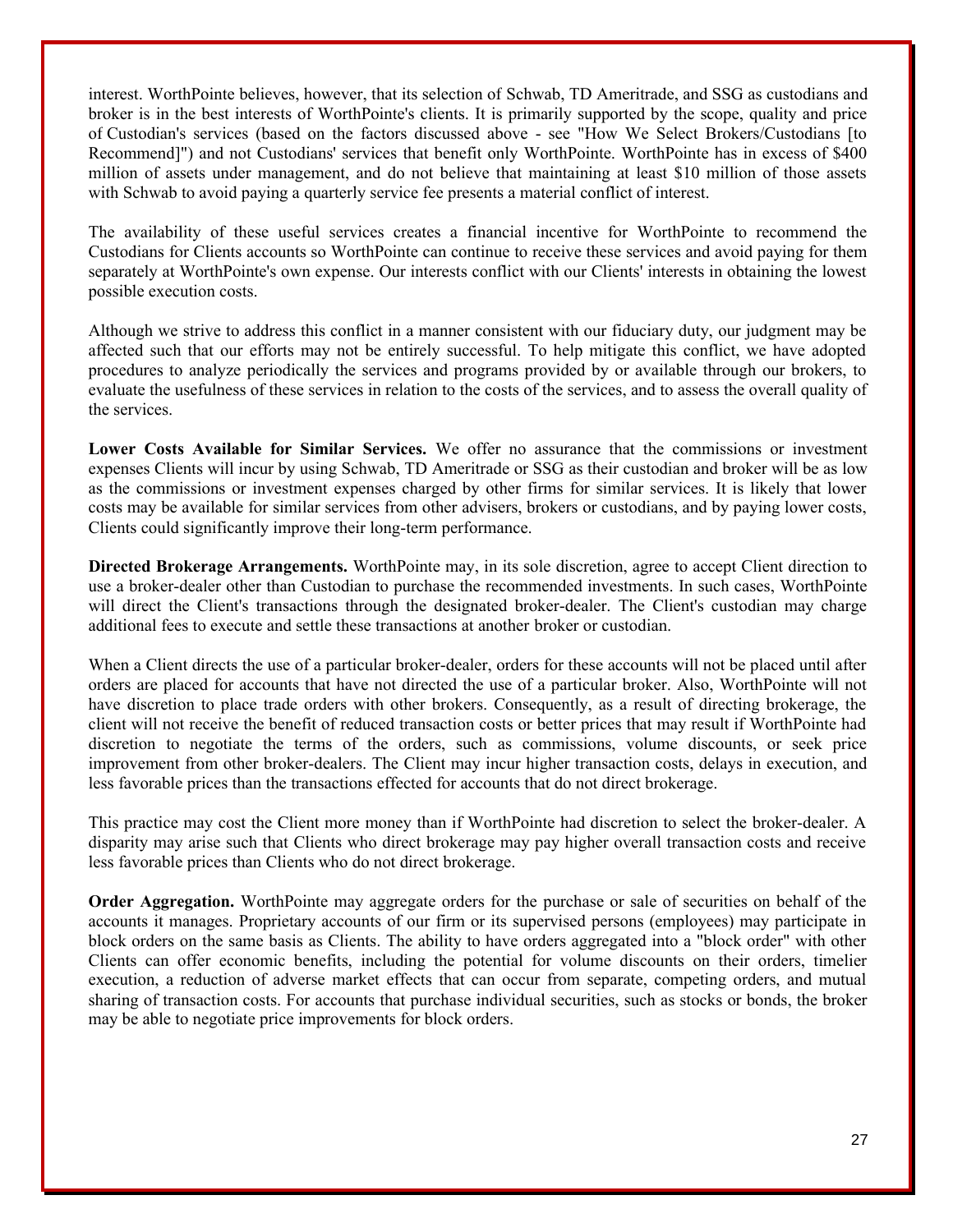Block orders are typically placed through an "average price account" or similar account such that transactions for accounts participating in the order are averaged as to price (which will be NAV for all mutual fund securities), and the securities purchased or net proceeds received are allocated pro rata among the accounts in proportion to their respective orders placed that trading day. For mutual fund orders, if no economic benefit is received from the use of block orders, they will not be used.

Typically, partial fills will be allocated among accounts in proportion to the total orders participating in the block, unless we determine that another method of allocation is equitable (such as an alphabetical rotation, rotation based on the Clients of a particular Representative, or other method). Exceptions may be granted or allowed due to varying cash availability, divergent investment objectives, existing concentrations, tax considerations, performance relative to a benchmark, performance relative to other accounts in the same strategy or portfolio, or a desire to avoid "odd lots" (an amount of a security that is less than the normal unit of trading for that security).

**Trade Errors**. It is our firm's policy for Clients to be made whole following a trade error. However, in general, the Custodian maintaining the account (or providing brokerage service) with respect to which the error occurred will generally apply its policies and procedures for resolving trade errors. In general, the Custodian will reverse transactions when an error occurred, and any unexpected gains will be handled according to the Custodian's procedures. Gains not remaining in the Client's account will typically be donated to charity. Losses greater than \$100 will be paid by our firm, as the Client's advisor. It is unlikely that a Client will be able to retain any gains of \$100 or more resulting from a trade error because the Custodian will reverse the transaction and donate the proceeds to charity. Generally, if related trade errors result in both gains and losses in the Client's accounts, the amounts may be netted; subject, in all cases to the Custodian's policies.

**Advisor Panel.** Allison Blake, Chief Compliance Officer of WorthPointe, serves on the Schwab Advisor Services Advisory Board (the "Advisory Board"). As described under Item 12 of this brochure, WorthPointe may recommend that clients establish brokerage accounts with Charles Schwab & Co., Inc. ("Schwab") and/or its affiliates (e.g. TD Ameritrade Institutional) to maintain custody of the clients' assets and effect trades for their accounts. The Advisory Board consists of representatives of independent investment advisory firms who have been invited by Schwab management to participate in meetings and discussions of Schwab Advisor Services' services for independent investment advisory firms and their clients. Advisory Board members enter into nondisclosure agreements with Schwab under which they agree not to disclose confidential information shared with them. This information generally does not include material nonpublic information about the Charles Schwab Corporation, whose common stock is listed for trading on the New York Stock Exchange (symbol SCHW). The Advisory Board meets in person or virtually approximately twice per year and has periodic conference calls scheduled as needed. Advisory Board members are not compensated by Schwab for their service, but Schwab does pay for or reimburse Advisory Board members' travel, lodging, meals and other incidental expenses incurred in attending Advisory Board meetings.

### **Item 13 Review of Accounts**

For WM Program Clients, account reviews will be conducted quarterly by WorthPointe's Principals and/or Associated Persons. Clients are advised that it remains their responsibility to advise WorthPointe in writing of any changes in the Client's investment objectives and/or financial situation, or if they wish to impose any reasonable restrictions on WorthPointe's discretionary management services. All Clients are encouraged to review investment objectives and account performance with WorthPointe (in person or electronically) on an annual basis.

WorthPointe may conduct account reviews on an other-than-periodic basis upon the occurrence of a triggering event such as a market correction, large deposits or withdrawals from an account, substantial changes in the value of a Client's portfolio, change in the Client's investment objectives and Client request.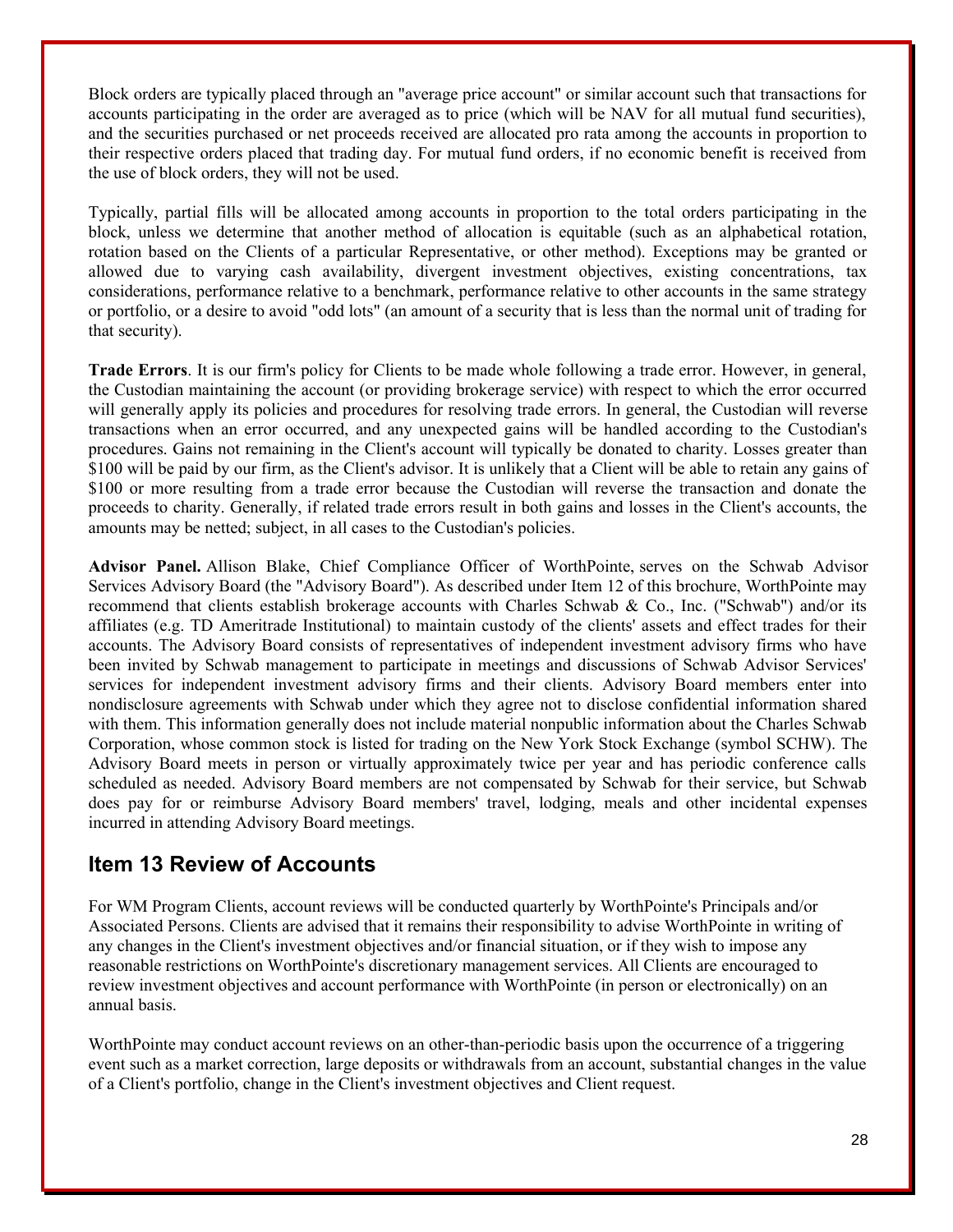**Reports to Clients.** The Custodian provides trade confirmations and account statements to Clients on at least a quarterly basis. For the Clients participating in the WM Program, WorthPointe will report on the Account at the time the Client meets with the Representative for the regular Account review, and will provide a written report upon Client request.

### **Item 14 Client Referrals and Other Compensation**

As discussed in Item 12, WorthPointe participates in institutional advisor programs offered by the Custodians. WorthPointe recommends the Custodians to clients for custody and brokerage services. There is no direct link between WorthPointe's participation in such programs and the investment advice it gives to its clients, although WorthPointe receives economic benefits through its participation in these programs not typically available to retail investors. Please refer to Item 12 for a complete description of all of the useful benefits and services that the Custodians provide to WorthPointe in connection with their institutional advisor programs.

As disclosed under Item 12 above, WorthPointe participates in Custodian's institutional advisor programs and WorthPointe may recommend Custodian to Clients for custody and brokerage services. There is no direct link between WorthPointe's participation in the institutional advisor program and the investment advice it gives to its Clients, although WorthPointe receives economic benefits through its participation in the institutional advisor programs that are typically not available to retail investors. These benefits include the following products and services (provided without cost or at a discount): receipt of duplicate Client statements and confirmations; research related products and tools; consulting services; access to a trading desk serving WorthPointe participants; access to block trading (which provides the ability to aggregate securities transactions for execution and then allocate the appropriate shares to Client accounts); the ability to have advisory fees deducted directly from Client accounts; access to an electronic communications network for Client order entry and account information; access to mutual funds with no transaction fees and to certain institutional money managers; and discounts on compliance, marketing, research, technology, and practice management products or services provided to WorthPointe by third party vendors.

Some of the products and services made available by Custodian through the institutional advisor programs may benefit WorthPointe but may not benefit its Client accounts. These products or services may assist WorthPointe in managing and administering Client accounts, including accounts not maintained at Custodian. Other services made available by Custodian are intended to help WorthPointe manage and further develop its business enterprise. The benefits received by WorthPointe or its personnel through participation in the institutional advisor program do not depend on the amount of brokerage transactions directed to Custodian. As part of its fiduciary duties to Clients, WorthPointe endeavors at all times to put the interests of its Clients first. Clients should be aware, however, that the receipt of economic benefits by WorthPointe or its related persons in and of itself creates a potential conflict of interest and may indirectly influence WorthPointe's choice of Custodian for custody and brokerage services.

WorthPointe previously recevied Client referrals from TDA through its participation in TD Ameritrade's AdvisorDirect Program (referred to as "AdvisorDirect" or "Program" and TDA is referred to as the "Custodian" throughout the balance of this Item.) In addition to meeting the minimum eligibility criteria for participation in AdvisorDirect, WorthPointe was selected to participate based on the amount and profitability to the Custodian of the assets in, and trades placed for, Client accounts maintained with the Custodian. While WorthPointe no longer participates in this program and no longer receives client referrals, WorthPointe continues to pay TDA an ongoing fee for each successful Client referral made while WorthPointe participated in this Program. This fee is usually a percentage (not to exceed 25%) of the advisory fee that the Client pays to WorthPointe ("Solicitation Fee").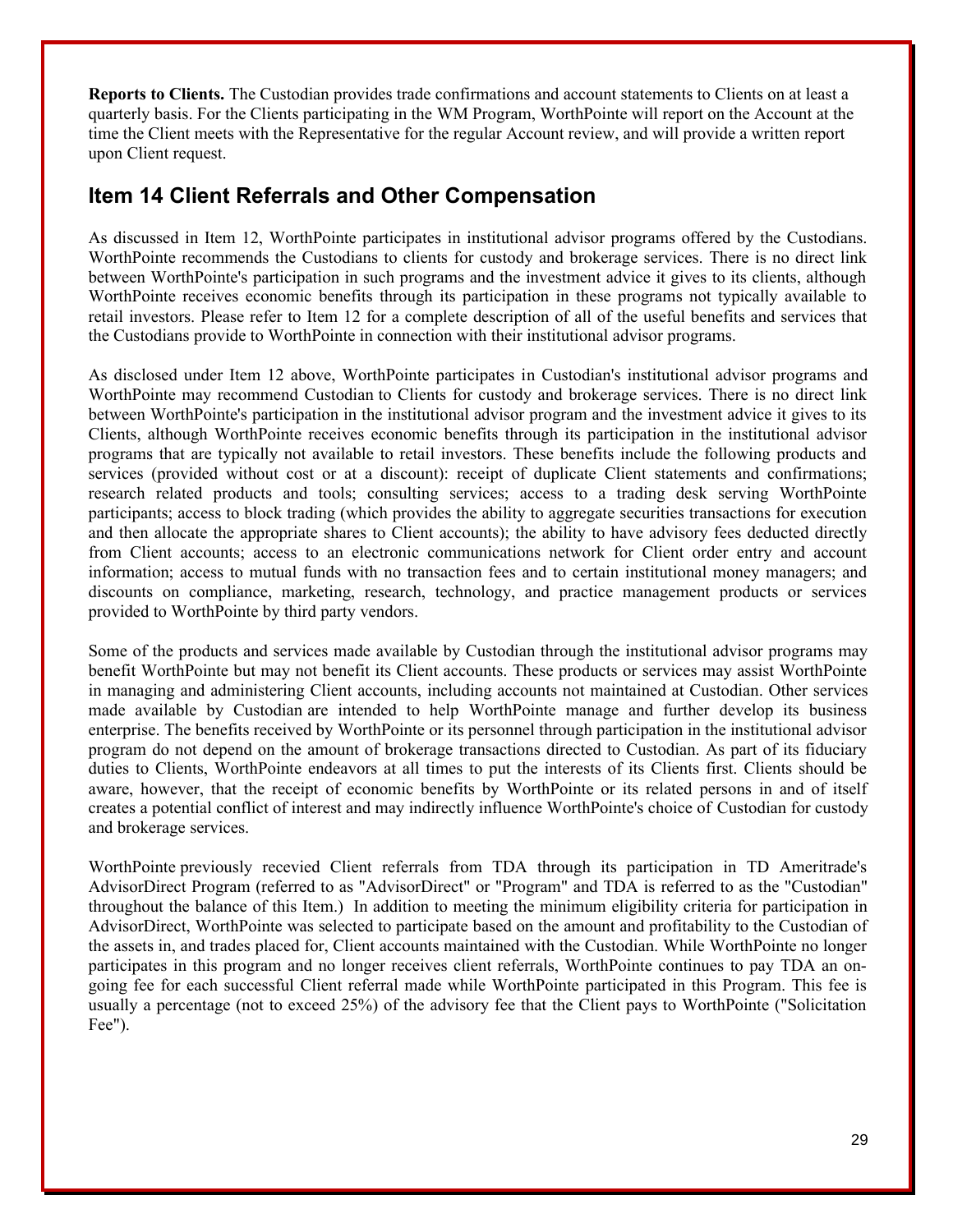WorthPointe also continues to pay TDA the Solicitation Fee on any advisory fees received by WorthPointe from any of a previously referred Client's family members, including a spouse, child or any other immediate family member who resides with the referred Client and hired WorthPointe on the recommendation of such referred Client. WorthPointe does not charge Clients referred through this Program any fees or costs higher than its standard fee schedule offered to its Clients or otherwise pass Solicitation Fees paid to Custodian to its Clients.

WorthPointe's prior participation in AdvisorDirect raised potential conflicts of interest. WorthPointe agreed not to solicit Clients referred to it through AdvisorDirect to transfer their accounts from the Custodian or to establish brokerage or custody accounts at other custodians, except when its fiduciary duty required doing so.

WorthPointe periodically receives Client referrals from websites where they may be listed. WorthPointe pays a fee for these referrals. In no case will the Client pay any additional fees to WorthPointe for services if the referral comes from any of these listings.

WorthPointe may also employ/engage solicitors to whom it will pay cash or a portion of the fees paid by the Client referred to the firm by those solicitors. All solicitors who refer Clients will comply with the requirements of the jurisdiction where they operate. When applicable, the solicitor will be licensed as investment advisors or notice filed in the applicable jurisdiction.

As noted in Item 10 above, Christopher Van Slyke, indirect owner of WorthPointe, is also direct owner of Constitution Wealth LLC, an investment adviser registered with the U.S. Securities and Exchange Commission. WorthPointe is principally owned by Worthhold, Inc., which is wholly owned by Christopher Van Slyke. While Mr. Van Slyke is registered as an investment adviser representative with both firms, Constitution Wealth's advisory services are separate and distinct from the services offered by WorthPointe, except to the extent that Constitution Wealth has engaged WorthPointe to provide subadviser services. As such, Mr. Van Slyke will earn compensation from, and has a financial interest in, both firms as a result of his affiliations, and he has an economic interest in recommending WorthPointe's subadviser services to Constitution Wealth. Thus, a conflict of interest exists.

### *A. Economic Benefits*

As discussed in Item 12, WorthPointe participates in institutional advisor programs offered by the Custodians. WorthPointe recommends the Custodians to clients for custody and brokerage services. There is no direct link between WorthPointe's participation in such programs and the investment advice it gives to its clients, although WorthPointe receives economic benefits through its participation in these programs not typically available to retail investors. Please refer to Item 12 for a complete description of all of the useful benefits and services that the Custodians provide to WorthPointe in connection with their institutional advisor programs.

WorthPointe addresses the conflicts of interest described in this Item by disclosing them in this Brochure. WorthPointe also monitors its accounts and evaluates the quality and costs of the services provided by the Custodians to determine whether WorthPointe's recommendations of the Custodians continues to meet WorthPointe's fiduciary obligations. Although WorthPointe continues to believe that its recommendations and selections are appropriate for its clients, its judgment may be materially affected by its dependence on the services the Custodians provide.

See discussion above regarding the subadviser services provided by WorthPointe, to Constitution Wealth LLC, an affiliated investment adviser.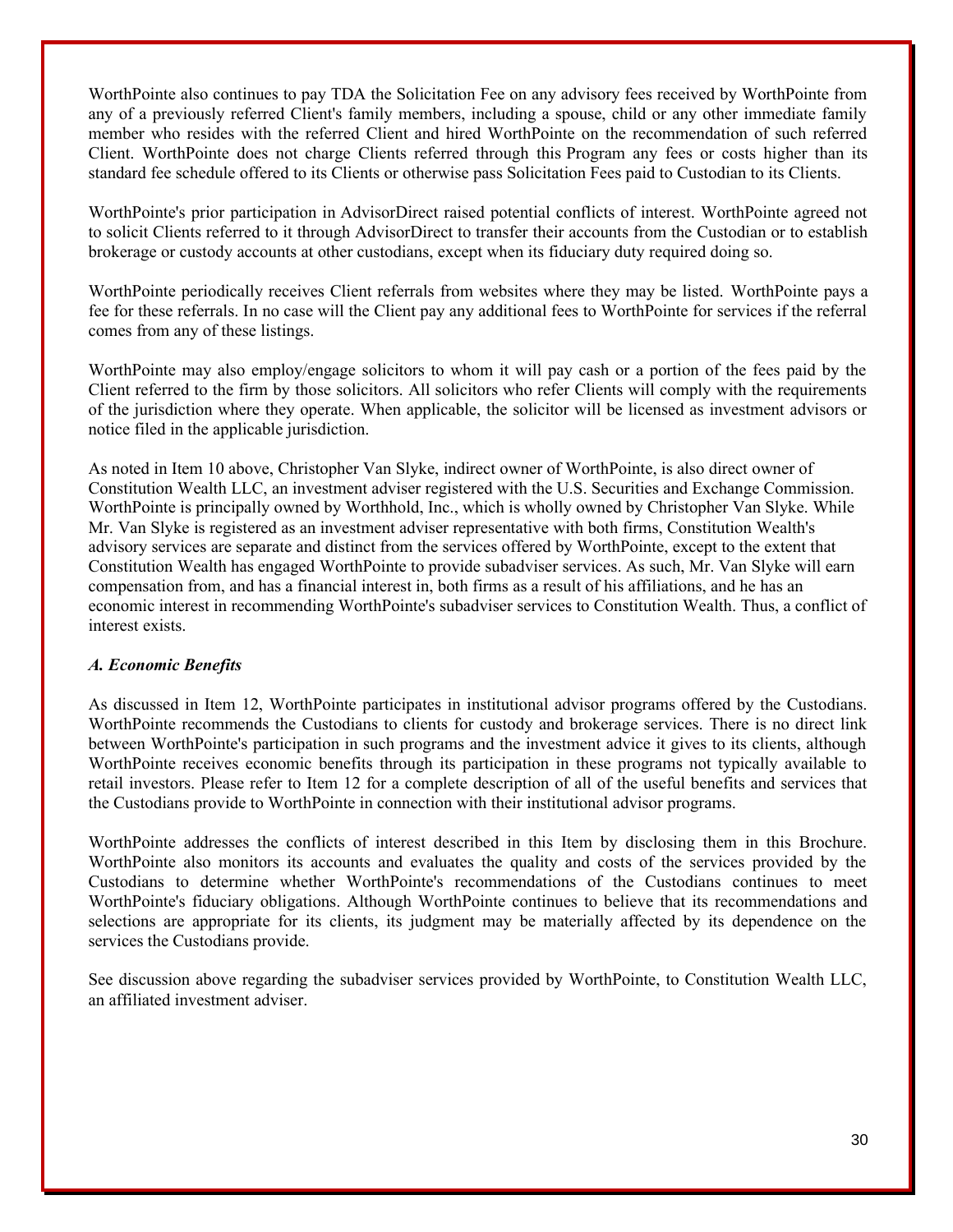### *B. Referral Arrangements with Third Parties*

WorthPointe pays referral fees to independent persons or firms ("Solicitors") for introducing clients to it. WorthPointe requires the Solicitor to provide prospective clients with a copy of this Brochure or WorthPointe's General Brochure, and a separate disclosure statement that includes the information required by SEC Rule 206(4)-3. Unless otherwise disclosed to the prospective client, the advisory fees paid to WorthPointe by clients referred by solicitors are not increased as a result of the referral. It is WorthPointe's policy not to accept or allow our supervised persons to accept any form of compensation, including cash, sales awards or other prizes, from a non-client in conjunction with the advisory services WorthPointe provides to clients.

### **Item 15 Custody**

It is WorthPointe's policy to not accept custody of a Client's securities. In other words, WorthPointe is not granted access to the Clients' accounts which would enable WorthPointe to withdraw or transfer or otherwise move funds or cash from any Client account to WorthPointe's accounts or the account of any third party (other than for purposes of fee deductions, as explained below). This is for the safety of the Clients' assets.

However, with a Client's consent, WorthPointe is provided with the authority to seek deduction of WorthPointe's fees from a Client's accounts; this process generally is more efficient for both the Client and the investment adviser. The account custodian does not verify the accuracy of WorthPointe's advisory fee calculation.

All WorthPointe's Clients receive account statements directly from qualified custodians, such as a bank or broker dealer that maintains those assets. The Client should carefully review these account statements, and compare them to any reports provided by WorthPointe. Reports provided by WorthPointe may vary from custodial statements based on accounting procedures, reporting dates, or valuation methodologies of certain securities. WorthPointe urges all Clients to compare reports from WorthPointe and statements from the Custodian in order to ensure that all account transactions, including deductions to pay advisory fees, remain proper, and to contact Allison Blake, Chief Compliance Officer with any questions.

### **Asset Transfer and/or Standing Letter of Authorization**

WorthPointe, or persons associated with the firm, may effect asset transfers from client accounts to one or more third parties designated, in writing, by the client without obtaining written client consent for each separate, individual transaction, as long as the client has provided written authorization to do so. Such written authorization is known as a Standing Letter of Authorization. An adviser with authority to conduct such third party wire transfers has access to the client's assets, and therefore has custody of the client's assets in any related accounts.

WorthPointe is not required to obtain a surprise annual audit, as would otherwise be required, as long as the firm meets the following criteria:

- 1. Client provides a written, signed instruction to the qualified custodian that includes the third party's name and address or account number at a custodian;
- 2. Client authorizes WorthPointe in writing to direct transfers to the third party either on a specified schedule or from time to time;
- 3. Client's qualified custodian verifies client's authorization (e.g., signature review) and provides a transfer of funds notice to client promptly after each transfer;
- 4. Client can terminate or change the instruction;
- 5. WorthPointe has no authority or ability to designate or change the identity of the third party, the address,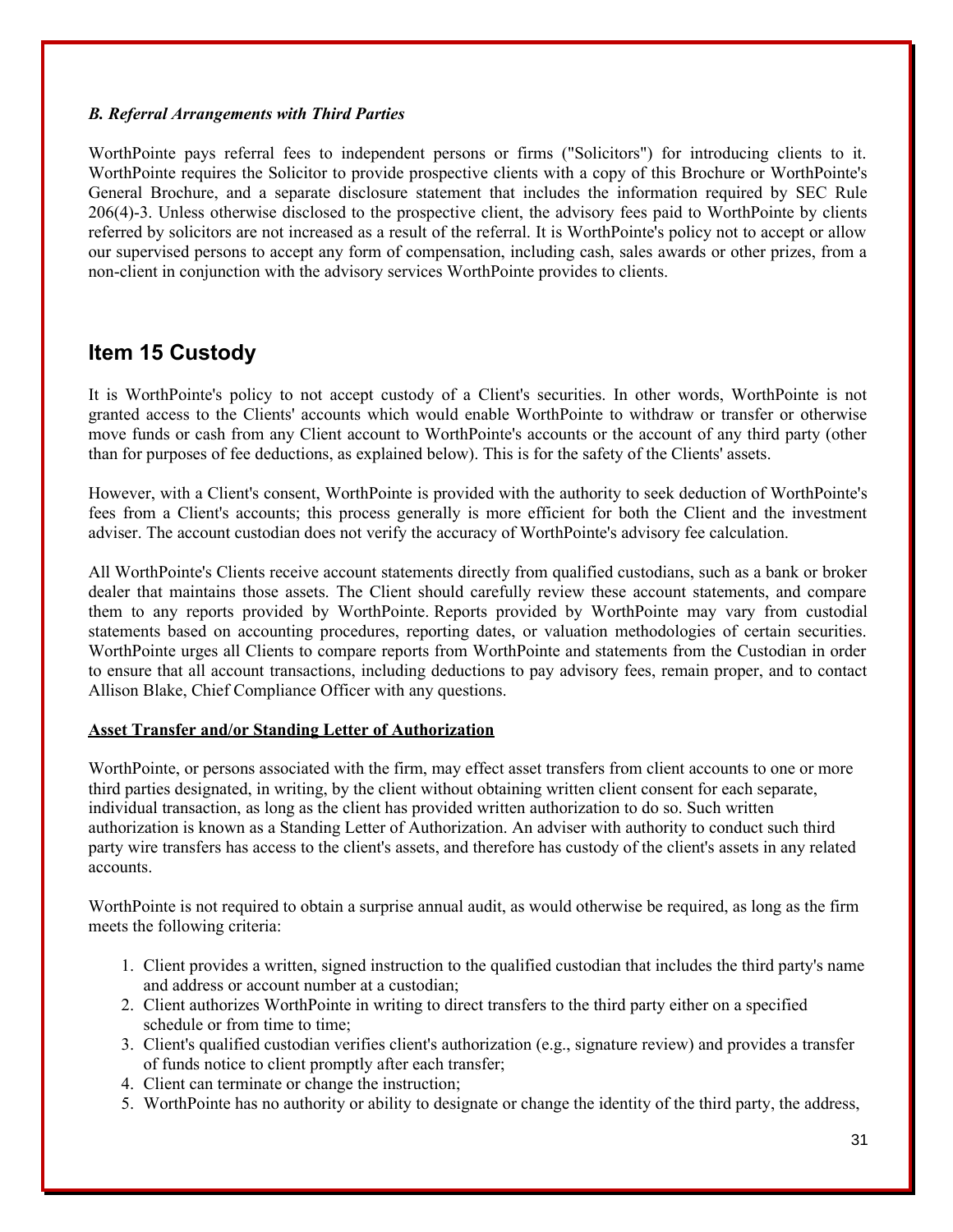or any other information about the third party;

- 6. WorthPointe maintains records showing that the third party is not a related party to the firm nor located at the same address as us; and
- 7. Client's qualified custodian sends client, in writing, an initial notice confirming the instruction and an annual notice reconfirming the instruction.

WorthPointe confirms the firm meets the above criteria.

### **Item 16 Investment Discretion**

WorthPointe typically receives discretionary authority from the Client at the beginning of an advisory relationship to select the identity and amount of securities to be bought or sold. Prior to WorthPointe assuming discretionary authority over a Client's account, the Client shall be required to execute an Investment Advisory Agreement, granting WorthPointe full authority to buy, sell, or otherwise effect investment transactions. In addition, any investment discretion is obtained in writing through a limited power of attorney signed by the Client prior. In all cases, however, such discretion is to be exercised in a manner consistent with the stated investment objectives for the particular Client account.

Discretionary authority allows WorthPointe to perform trades in the Client's account without further approval from the Client. This includes decisions on the following:

- Securities purchased or sold
- The amount of securities to be purchased or sold

Once the portfolio is constructed, WorthPointe provides ongoing supervision and re-balancing of the portfolio as changes in market conditions and Client circumstances may require.

WorthPointe seeks to undertake a minimal amount of trading in Client accounts, in order to keep transaction fees, other expenses, and tax consequences associated with trading to minimal levels.

Clients who engage WorthPointe on a discretionary basis may, at any time, impose restrictions, in writing, on WorthPointe's discretionary authority (i.e., limit the types/amounts of particular securities purchased for their account, exclude the ability to purchase securities with an inverse relationship to the market, limit or proscribe WorthPointe's use of margin, etc.).

### **Item 17 Voting Client Securities**

WorthPointe requires all Clients to retain responsibility for voting securities. WorthPointe will not vote proxies, exercise rights, make elections, or take other such actions with respect to securities held for Client accounts. If desired, a Client may instruct WorthPointe in writing to forward to the Client or to a third-party any materials WorthPointe receives pertaining to proxy solicitations or similar matters. Upon receipt of the Client's written instructions, WorthPointe will use reasonable efforts to forward such materials in a timely manner. In the absence of a written request, WorthPointe will discard proxy and related materials.

Clients may obtain proxy materials by written request to the account's custodian. For information about obtaining proxy materials from a custodian, contact WorthPointe by email at allison.blake@wpwm.com, or by mail to the address on the front of this Brochure. However, WorthPointe does not provide advice about the issues raised by proxy solicitations or other requests for corporate actions.